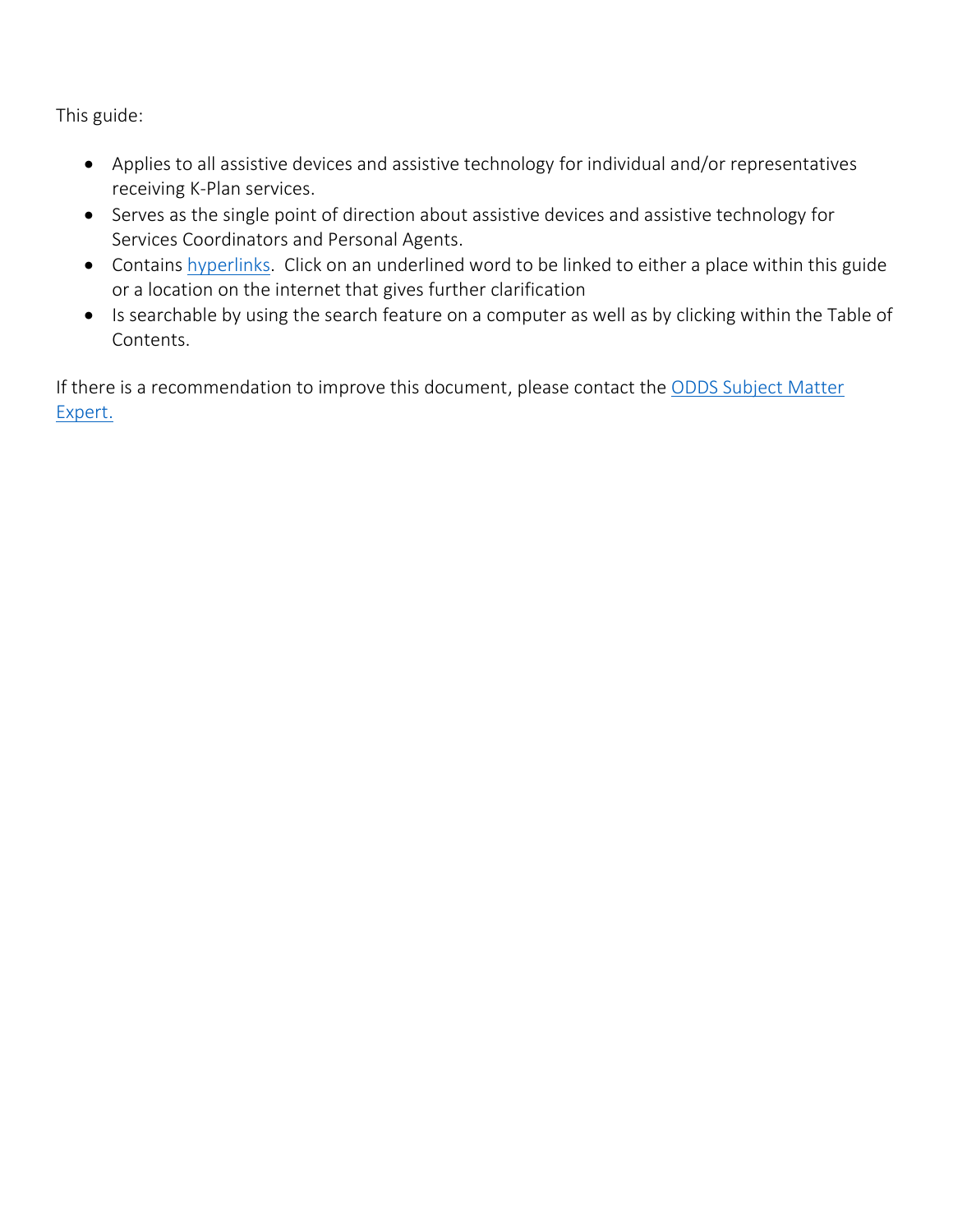The ODDS Guide to Assistive Devices and Assistive Technology

WORKER GUIDE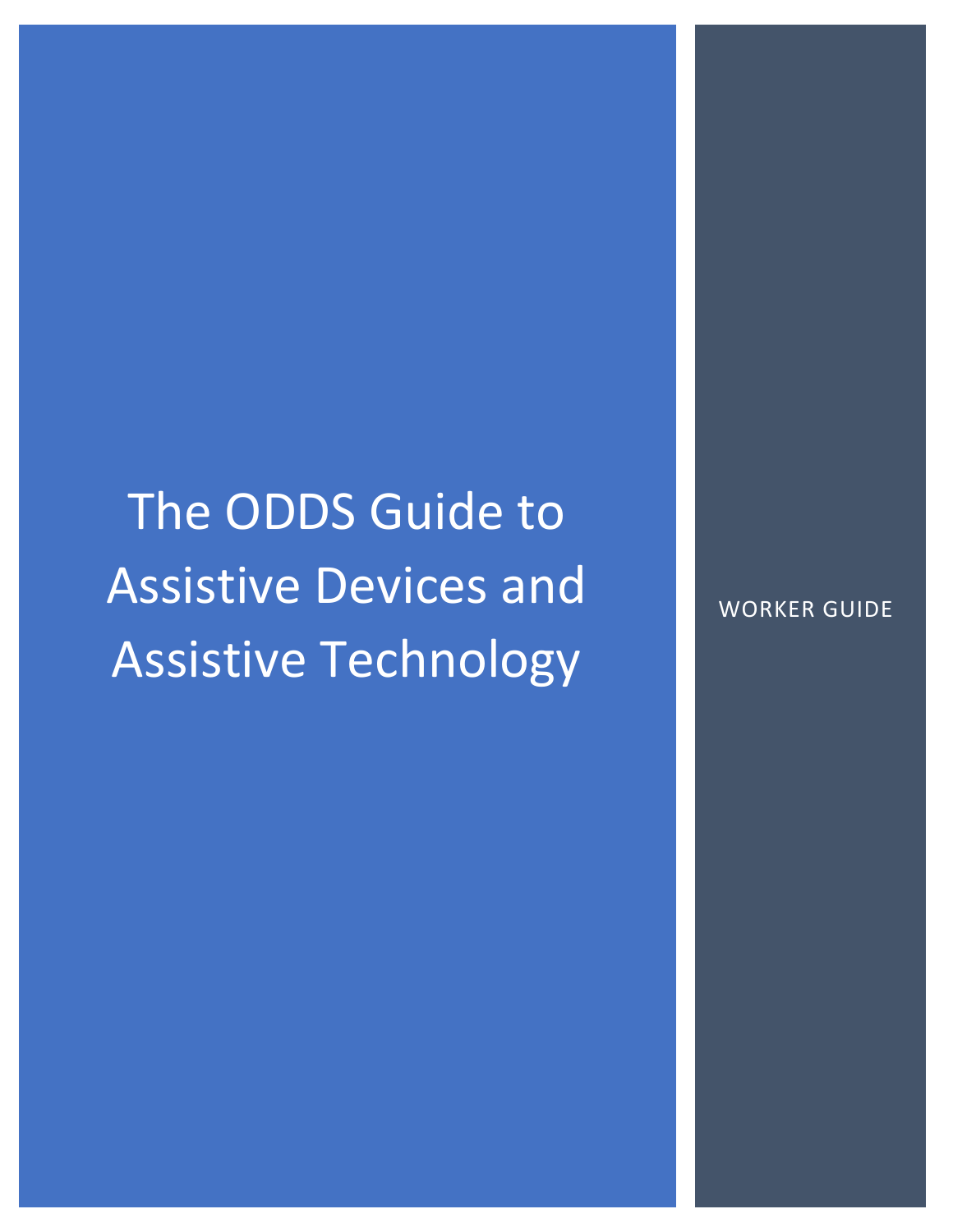# The Guide to Assistive Devices and Assistive Technology Table of Contents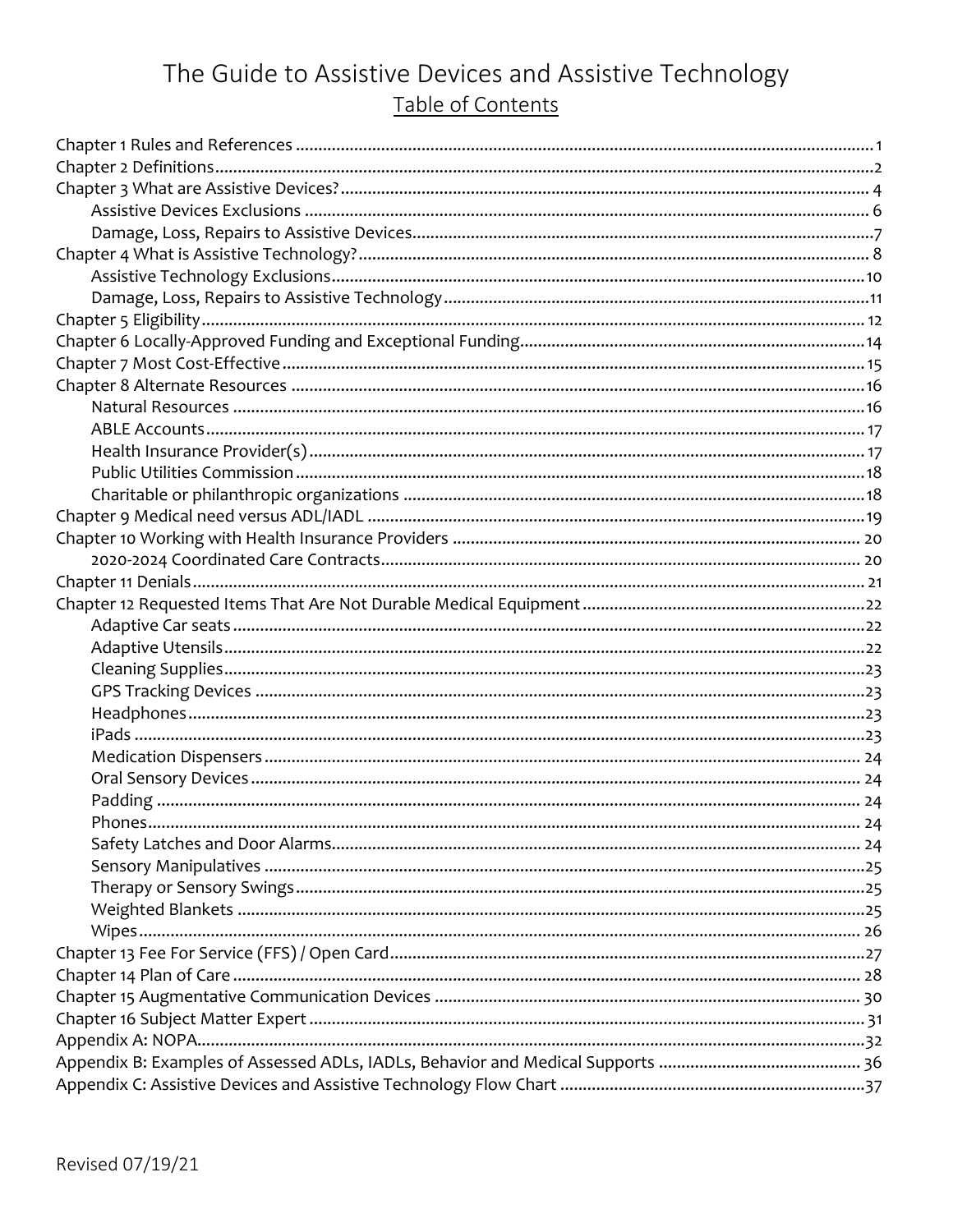## The Guide to Assistive Devices and Assistive Technology Rules and References

<span id="page-3-0"></span>Chapter 1 Rules and References

- [OAR 411-435](https://www.oregon.gov/dhs/SENIORS-DISABILITIES/DD/ODDSRules/411-435.pdf) outlines assistive devices and assistive technology.
- Action Request regarding Funding Review and Exceptions: [APD-AR-18-053](https://www.oregon.gov/dhs/SENIORS-DISABILITIES/DD/Transmittals/ar18053.pdf)
- [Community First Choice](https://www.oregon.gov/dhs/seniors-disabilities/KPLAN/Pages/index.aspx) K-plan
- [Expenditure Guidelines](https://www.oregon.gov/DHS/SENIORS-DISABILITIES/DD/PROVIDERS-PARTNERS/Documents/ODDS-Expenditure-Guidelines.pdf)

This worker guide replaces the following guide and sunsets the following transmittals:

- [Assistive Devices and Technology Worker Guide](http://www.dhs.state.or.us/dhs/spd/tools/dd/cm/Assistive%20Devices%20and%20Technology%20Worker%20Guide.pdf)
- Policy Transmittal 16-041 [Assistive Devices and Assistive Technology Worker Guide](https://www.oregon.gov/dhs/SENIORS-DISABILITIES/DD/Transmittals/pt16041.pdf)  [Amendment](https://www.oregon.gov/dhs/SENIORS-DISABILITIES/DD/Transmittals/pt16041.pdf)
- Policy Transmittal 16-037 [ODDS Assistive Devices and Assistive Technology Worker Guide](https://www.oregon.gov/dhs/SENIORS-DISABILITIES/DD/Transmittals/pt16037.pdf)
- Informational Memorandum 15-082 [ODDS Assistive Devices and Assistive Technology Worker](https://www.oregon.gov/dhs/SENIORS-DISABILITIES/DD/Transmittals/im15082.pdf)  [Guide](https://www.oregon.gov/dhs/SENIORS-DISABILITIES/DD/Transmittals/im15082.pdf)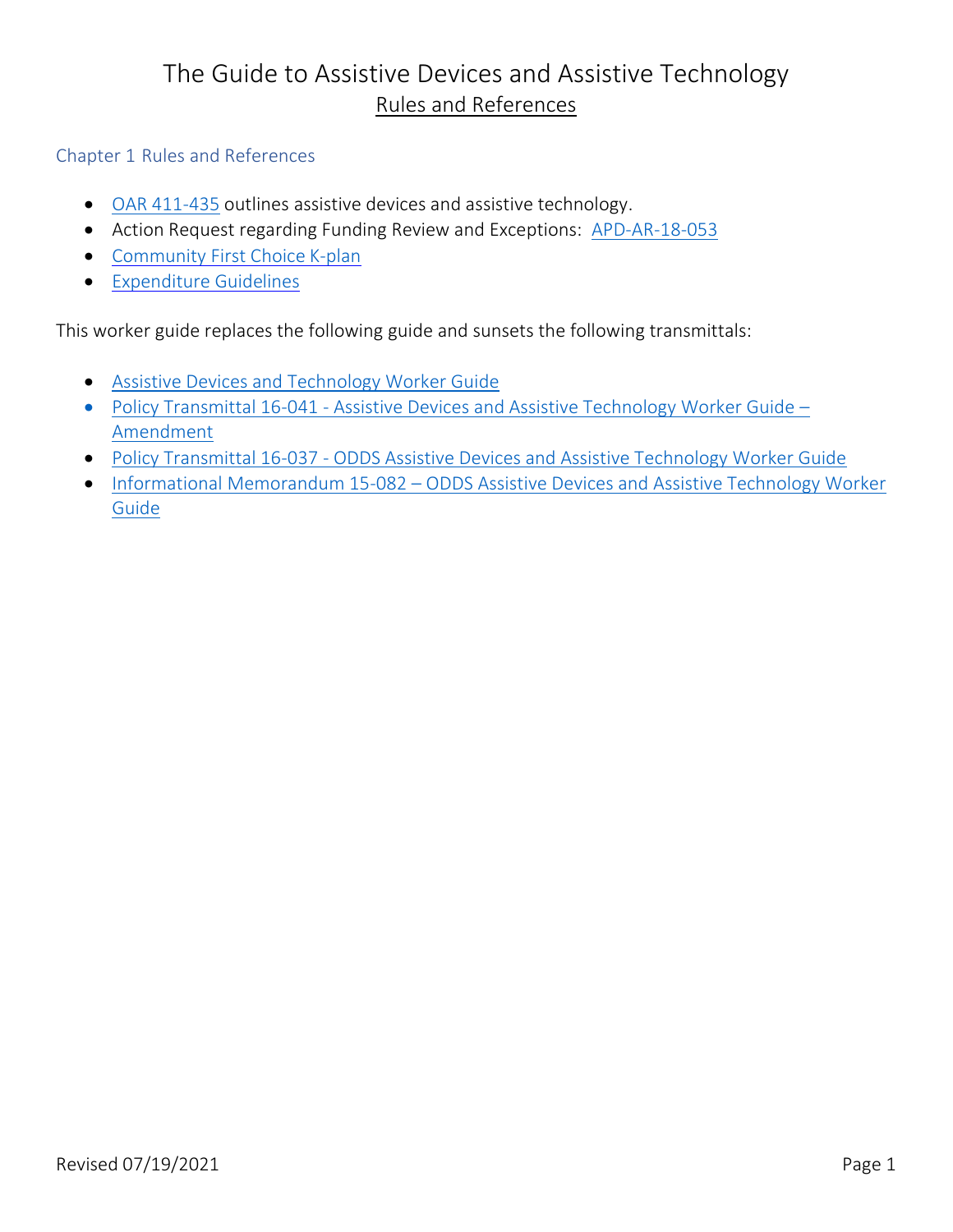# The Guide to Assistive Devices and Assistive Technology Definitions

### <span id="page-4-0"></span>Chapter 2 Definitions

Assistive Device: an ancillary service that makes available devices, aids, controls, supplies, or appliances necessary which enable an individual to increase the ability of the individual to perform ADL/IADLs, health related tasks, or to communicate in the home and community. Assistive Devices are durable medical equipment, mechanical apparatus, electrical appliance, or instrument of technology used to assist and enhance an individual's independence in performing any activity of daily living or instrumental activity of daily living. Coverage is limited to devices and technology not covered by other programs and must be based on an assessed need of the individual. [\(OAR 411-435-0020\(3\)\)](https://www.oregon.gov/dhs/SENIORS-DISABILITIES/DD/ODDSRules/411-435.pdf)

Assistive Technology: an ancillary service that makes available devices, aids, controls, supplies, or appliances to provide support for an individual and replace the need for direct interventions or to increase independence. Assistive Technology allows the individual to self-direct their care while maximizing independence. Coverage is limited to devices and technology not covered by other Medicaid programs (such as the Oregon Health Plan) and is limited to the least costly option necessary to meet the individual's assessed need. [\(OAR 411-435-0020\(4\)\)](https://www.oregon.gov/dhs/SENIORS-DISABILITIES/DD/ODDSRules/411-435.pdf)

Assistive Technology Hardware: means any item, piece of equipment, or system that is used to increase, maintain, or improve the functional capabilities of an individual.

Assistive Technology Software: means any programs or other operating system used with assistive technology hardware to increase, maintain, or improve the functional capabilities of an individual.

Assistive Technology Installation: means the necessary installation of an any emergency response system. Any installation that is attached to the home structure is a home modification. See The Guide to Home Modifications for further information about technology installed attached to the home structure: https://www.oregon.gov/dhs/SENIORS-DISABILITIES/DD/Transmittals/im19015.pdf.

Assistive Technology Maintenance: means necessary data plans and the services of a company to monitor emergency response systems.

<span id="page-4-1"></span>ADL/IADL: (Activities of Daily Living/Instrumental Activities of Living) are basic personal everyday activities that a person engages in as a part of maintaining health and community living. ADL/IADL support needs are identified in an individual's needs assessment. The OAR definitions can be found In Oregon Administrative Rule Chapter 411, Division 317-[\(411-317-0000\(](https://www.oregon.gov/dhs/SENIORS-DISABILITIES/DD/ODDSRules/411-317.pdf)6));[\(411-317-0](https://www.oregon.gov/dhs/SENIORS-DISABILITIES/DD/ODDSRules/411-317.pdf)000(103)). See [Appendix B](#page-37-0) for examples of ADLs and IADLs.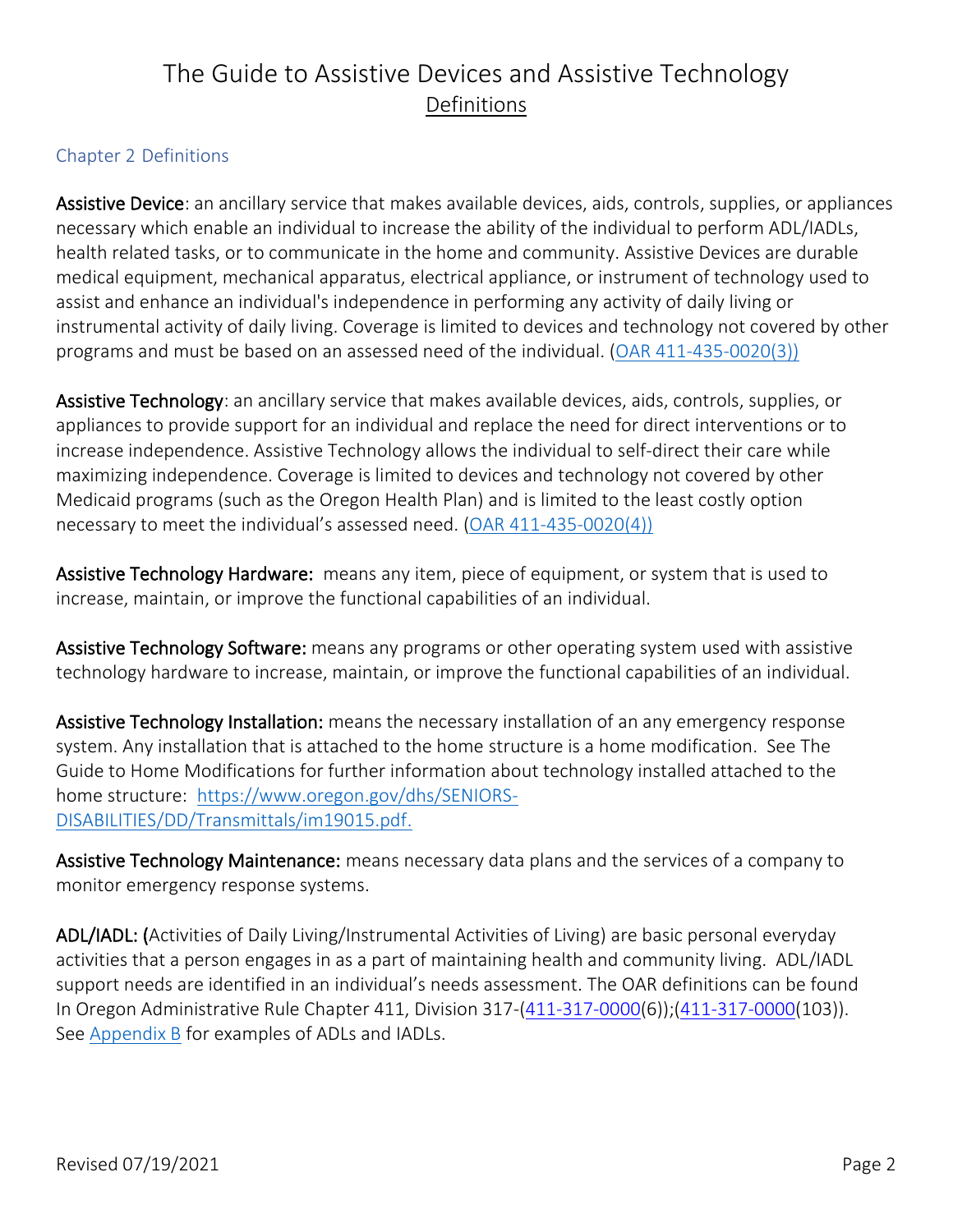# The Guide to Assistive Devices and Assistive Technology Definitions

Alternate Resources: are sources of funding or assistance that must be attempted to be accessed prior to requesting K-plan funding for Assistive Devices or Assistive Technology. Alternate resources include but are not limited to the individual's health insurance provider, the Oregon Public Utilities Commission, philanthropic organizations, an individual's own personal resources, such as a trust, or other natural supports that may provide funding or assistance to access an Assistive Device or Assistive Technology.

Cost Effective: is the most efficient and economical service, product, material and/or solution that will address the stated health, safety, or independence need of the individual.

<span id="page-5-0"></span>Durable Medical Equipment: Is equipment which is usually used to serve a medical purpose. DME must be able to withstand repeated use. DME is appropriate for use in any noninstitutional setting in which routine community living activities take place. Examples include wheelchairs, crutches, and hospital beds. Durable medical equipment extends to supplies and accessories that are necessary for the effective use of covered durable medical equipment. [OAR 410-122-0010\(4\).](https://secure.sos.state.or.us/oard/viewSingleRule.action;JSESSIONID_OARD=E-zbxlhY78wX80iNc-4qyxzDPft9frbz961IEx-USSnsmqXPu8cw!-1700260103?ruleVrsnRsn=243023)

Funding Review and Exceptions Request: is a formal request submitted to ODDS using form [0514DD](https://aix-xweb1p.state.or.us/es_xweb/DHSforms/Served/se0514dd.pdf?CFGRIDKEY=DHS%200514DD,,ODDS%20Funding%20Review%20Request,se0514DD.pdf,,,,,,,,,,/es_xweb../FORMS/-,,/es_xweb../FORMS/-,) when the cost, type, or use of an item or service falls outside the scope what can be authorized by the local case management entity. The process for submitting a request and review for authorization can be found in the [Expenditure Guidelines](https://www.oregon.gov/DHS/SENIORS-DISABILITIES/DD/PROVIDERS-PARTNERS/Documents/ODDS-Expenditure-Guidelines.pdf) listed in the "Resources" section. Additional information about the state review process can be found in [APD-AR-18-053](https://www.oregon.gov/dhs/SENIORS-DISABILITIES/DD/Transmittals/ar18053.pdf)

<span id="page-5-1"></span>Health Related Tasks: are specific tasks related to the needs of an individual's physical health, which can be delegated or assigned by licensed health-care professionals under State law to be performed by an attendant or caregiver.

Personal Emergency Response Systems: are devices that allow an individual living independently to call for help in an emergency. Personal Emergency Response Systems may also be known as Medical Emergency Response Systems.

Relevant Professional: A relevant professional is person who possesses distinctive qualifications to make the recommendation for the requested item. For example – if the requested item is intended to meet sensory needs to enable the individual to more independently complete an ADL/IADL or health related need the relevant professional would be an Occupational Therapist. Occupational Therapists have specific education and training in sensory processing disorders.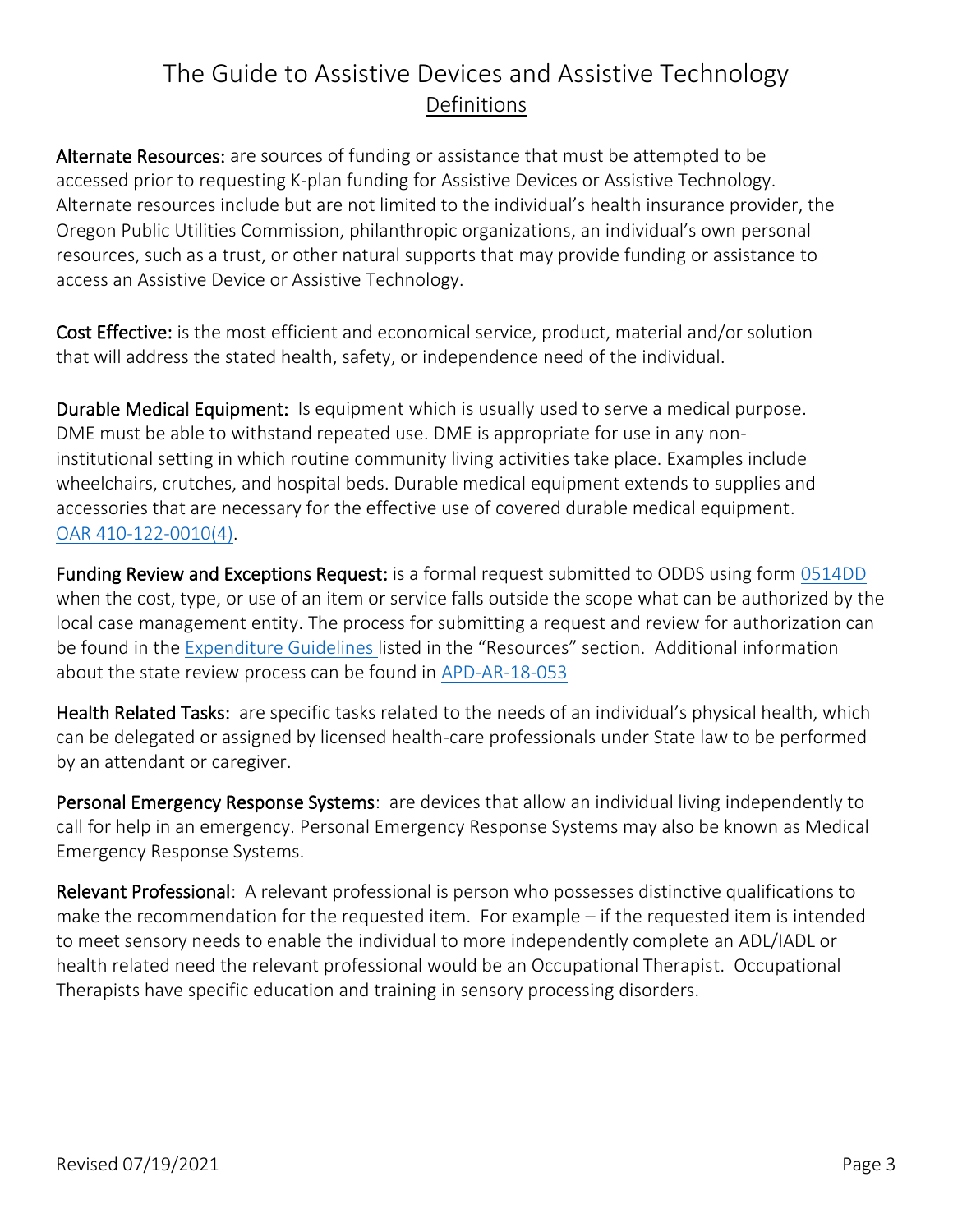#### <span id="page-6-0"></span>Chapter 3 What are Assistive Devices?

| The term "assistive devices" refers to:                  |             |          |                                       |  |                 |            |
|----------------------------------------------------------|-------------|----------|---------------------------------------|--|-----------------|------------|
| <b>Devices</b>                                           | <b>Aids</b> | Controls |                                       |  | <b>Supplies</b> | Appliances |
| Which enable an individual to increase their ability to: |             |          |                                       |  |                 |            |
| Perform ADLs or IADLs more independently                 |             | - OR     | Communicate in the home and community |  |                 |            |

Assistive Devices are [Durable Medical Equipment \(](#page-5-0)DME), mechanical apparatus, electrical appliance, or instrument of technology used to assist and enhance an individual's independence in performing any [activity of daily living or instrumental activity of daily living.](#page-4-1)

Assistive devices are intended to:

- Increase the individual's ability to accomplish an assessed need with [ADL/IADLs,](#page-4-1) [health related](#page-5-1)  [tasks,](#page-5-1) or to communicate in the home and community. See [Appendix](#page-37-0) B for examples.
- Enable the individual to function with greater independence in the home, work, or community; and/or
- Replace or decrease direct human assistance.
- Be for the direct benefit of the individual.
	- o Assistive devices are not intended to meet the needs of a caregiver or for the convenience of the caregiver.

Example: An individual requires full assistance with hygiene. The caregivers are requesting a device that would make clean-up easier. Since the individual would still require full assistance with hygiene, the requested item is for caregiver convenience.

The need for the assistive device must be assessed by a Functional Needs Assessment. Assistive devices are funded through the K-Plan and may be purchased with Department funds when the intellectual or developmental disability of an individual otherwise prevents or limits the independence of the individual in areas identified in a functional needs assessment. Department funding for assistive devices is limited to devices and technology not covered by other programs.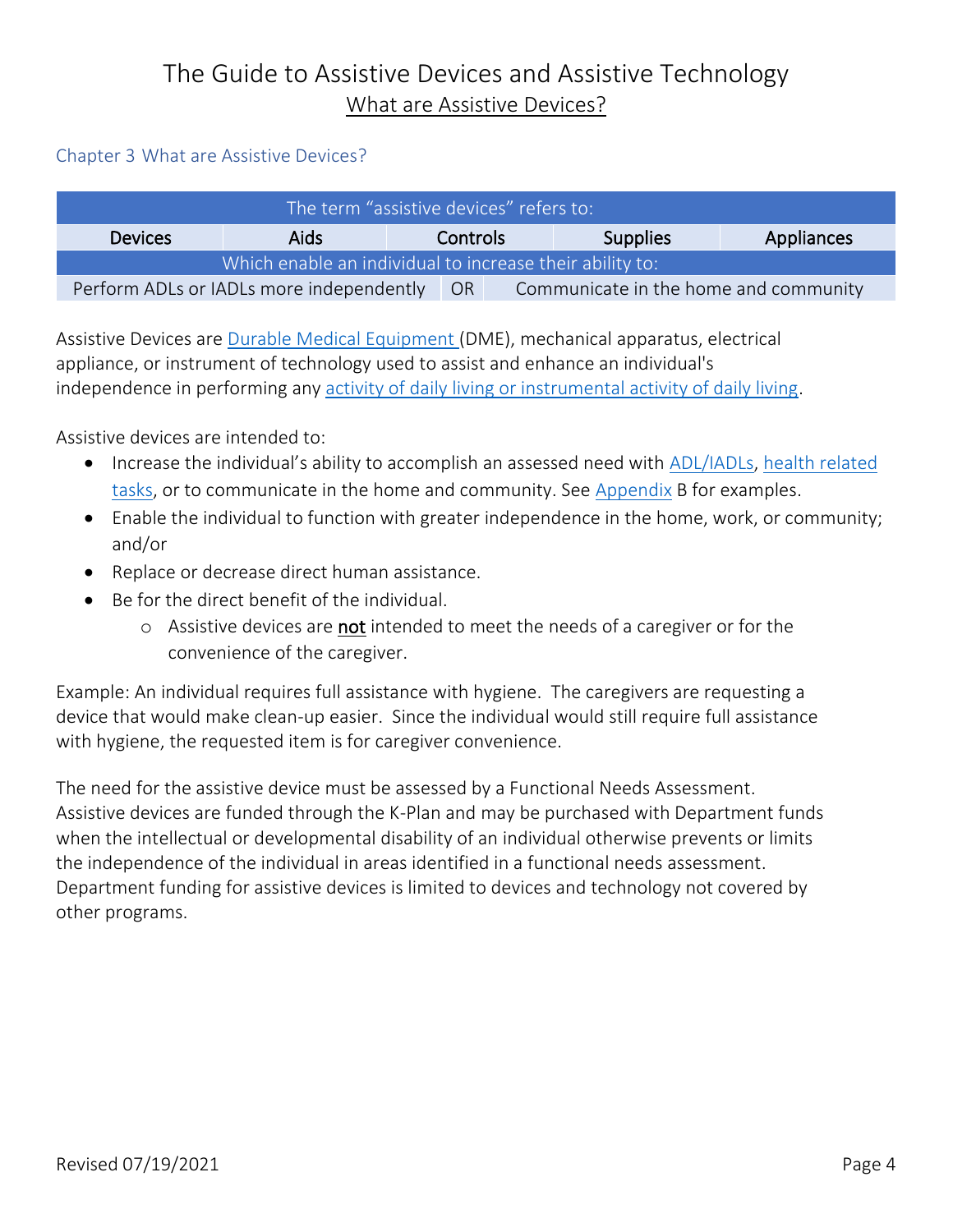Assistive devices include, but are not limited to:

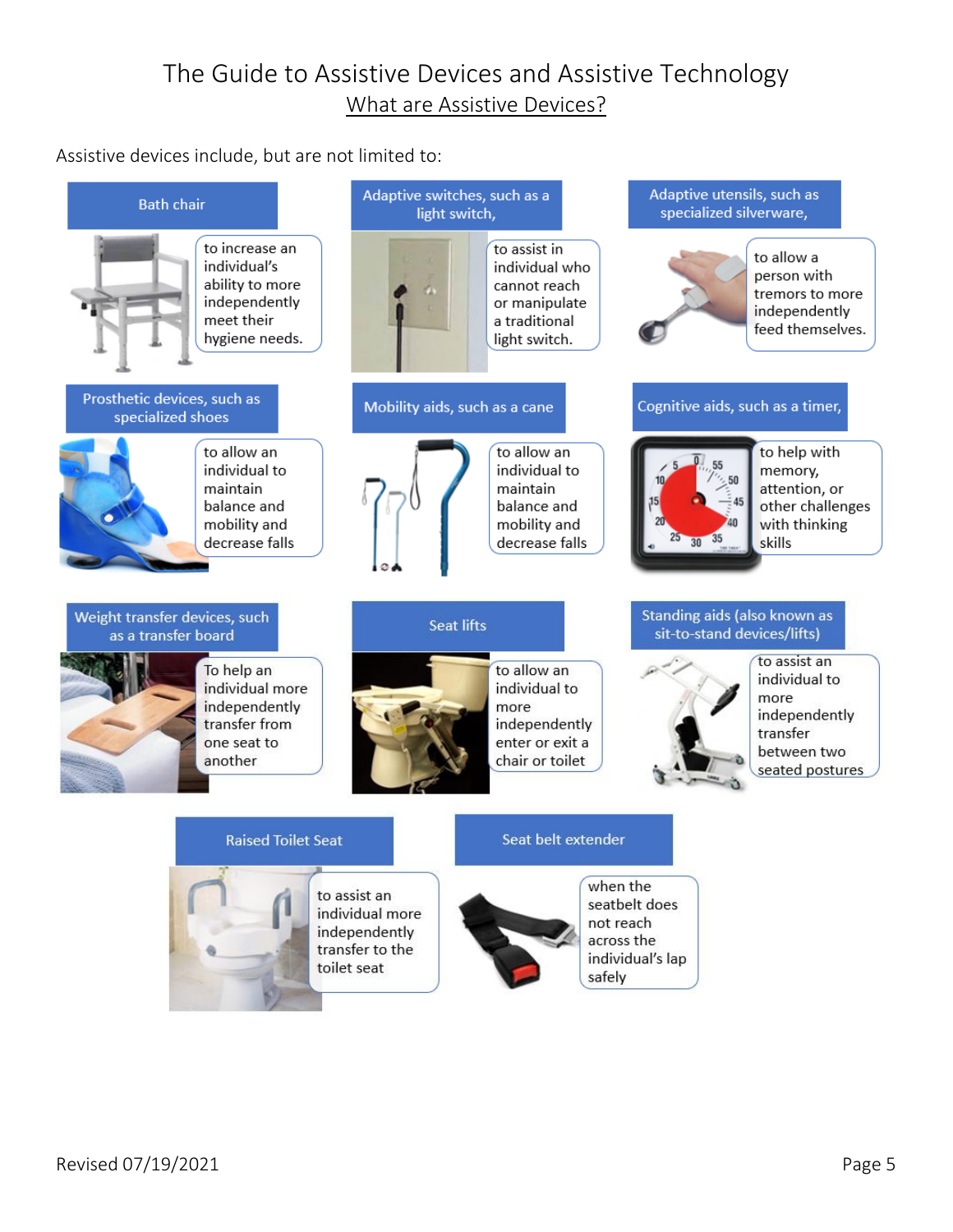### <span id="page-8-0"></span>Assistive Devices Exclusions

OAR 411-435-0050 (2)(g) states that assistive devices exclude:

- Any reimbursement to an individual for expenses related to an assistive device.
- Any item that may be obtained by the individual or the individual's family when the individual is a minor child.
- Any advance payment to an individual for expenses related to an assistive device. For example, a warranty cannot be funded for an assistive device as this is an advance payment for services to an assistive device.
- Any item that is illegal or may be used for an illegal purpose.
- Any item that is not generally accepted by the relevant mainstream professional or academic community as an effective means to address the identified support need.
- Any item that is experimental.
- Assistive devices are not intended to meet the needs of a caregiver or for the convenience of the caregiver.
	- $\triangleright$  Example: An individual requires full assistance with hygiene. The caregivers are requesting a device that would make clean-up easier. Since the individual would still require full assistance with hygiene, the requested item is for caregiver convenience.
- Any item that is intended to restrain the individual.
	- $\triangleright$  As vehicle restraints are legally required, a specialized car seat or seat belt extender is necessary to restrain an individual safely in a vehicle may be considered.
	- $\triangleright$  Example: A wheelchair harness is needed to assist an individual who lacks the necessary core strength to remain safely upright in the wheelchair. This item would qualify as an assistive device. If the intended use of the wheelchair harness is to restrain the individual and keep them from leaving the wheelchair this would be potentially abusive and not permitted. If the intended use of the wheelchair harness is for the convenience of the caregiver this could not be funded with Department funds.
	- $\triangleright$  Strollers, backpack leashes and other devices are used to to restrain an individual and are for the convenience of the caregiver and therefore are excluded from assistive devices.
- Any item that may be used to abuse an individual.
- Any item that has been determined unsafe, such as a trampoline.
- Any item that is not necessary to allow an individual to more independently achieve an ADL, IADL, health-related task, or to communicate in the home and community.
	- $\triangleright$  Example: An individual requires a mobility device for ambulation. The individual chose to receive a power wheelchair funding through their health insurance provider. The individual desires an all-terrain mobility device to participate in a specific chosen community activity.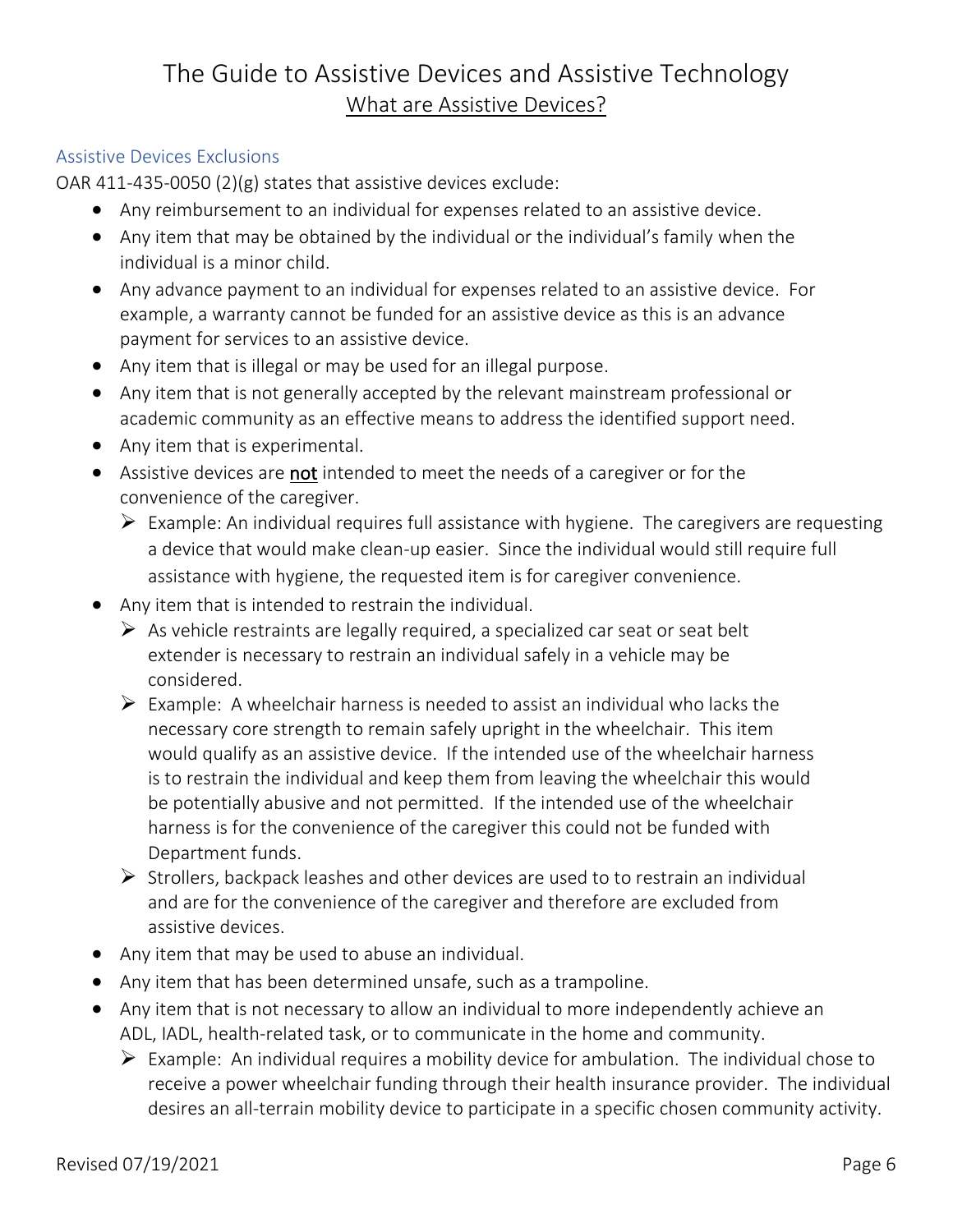This secondary device cannot be purchased using Department funds because it is a secondary device.

- Any item that it not the most cost-effective means of assisting the individual to more independently achieve an ADL, IADL, health-related task, or to communicate in the home and community.
- Any item that may be obtained through [alternate resources.](#page-30-1)
- Any item that may be used for a purpose other than to meet the assessed need as agreed upon in an ISP.
- Upgrades in items or services that are not directly related to the assessed health and safety needs of the individual.
- Warranties
- When the individual resides in a foster care, 24-hour Residential, Host Home, or Supported Living setting the assistive technology purchased by the Department cannot duplicate support that the provider is responsible to provide as part of the service setting rate.

### <span id="page-9-0"></span>Damage, Loss, Repairs to Assistive Devices

Damage, loss and theft will happen from time to time, therefore Department funds may repair or replace an item one time per plan year. However, service planning must consider the likelihood of the same thing happening again and account for any impacts that may have on cost-effectiveness. If the item is being replaced due to theft, the individual must report the theft to the police. Documentation of the strategy to keep the Assistive Devices solution cost effective may be requested by ODDS. Repair or replacement more than one time in a plan year requires prior authorization from ODDS via the Funding Review process.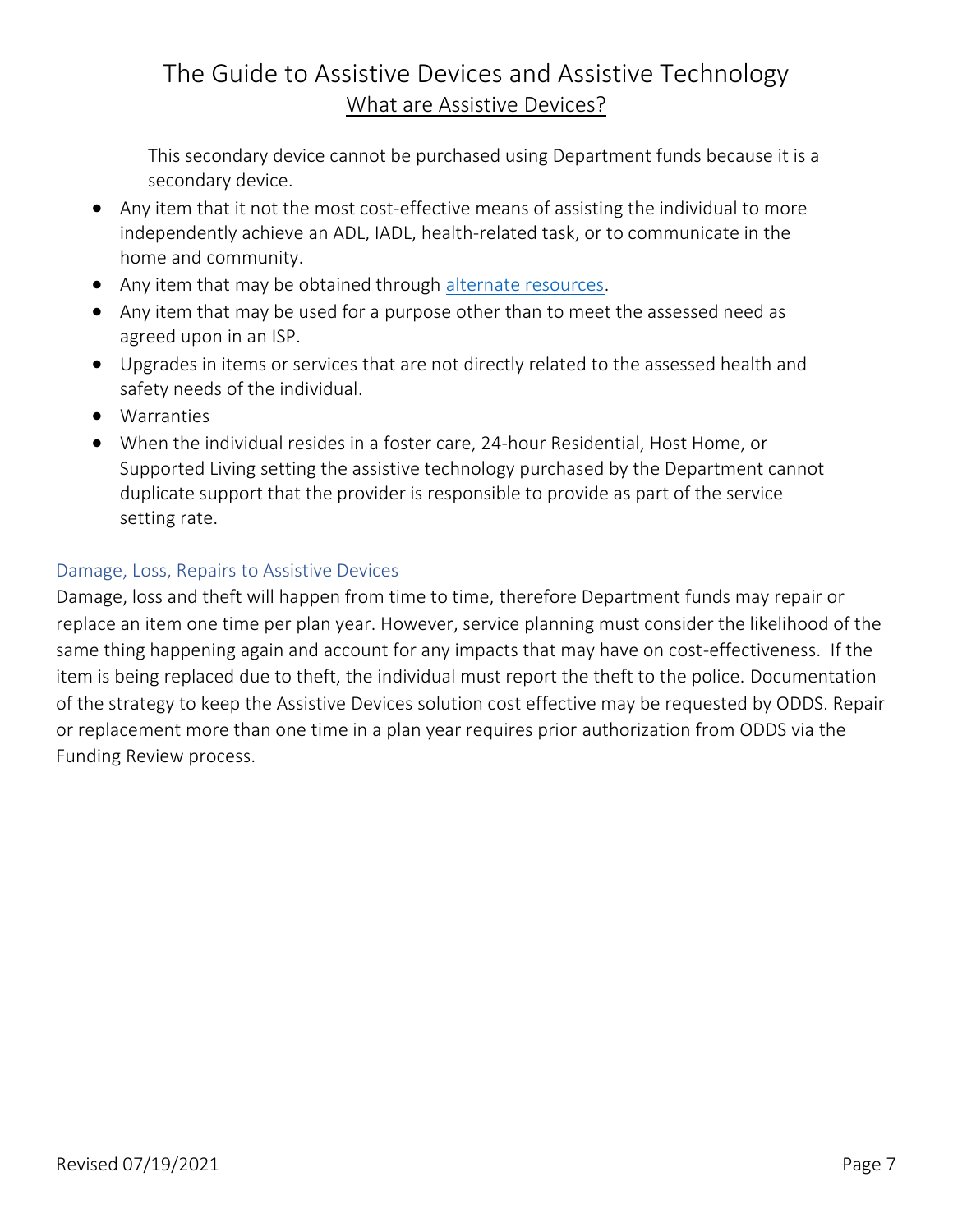<span id="page-10-0"></span>Chapter 4 What is Assistive Technology?

"Assistive technology"

includes the use of electronic equipment or services to provide support to an individual in more independently completing ADL and IADL tasks and replaces the need for direct interventions.

Assistive technology is available through the K-Plan. Assistive technology is intended to

- Meet an assessed need for assistance with ADL/IADL or health related tasks as identified in the functional needs assessment. See [Appendix B](#page-38-0) for examples. AND
- Enable the individual to function with greater independence in the home, work, or community; and/or replace or decrease direct human assistance.

| Assistive Technology includes but it not limited to: |                                                                                                                                                                                                  |  |  |  |  |
|------------------------------------------------------|--------------------------------------------------------------------------------------------------------------------------------------------------------------------------------------------------|--|--|--|--|
|                                                      | Motion sensors, such as an automatic light, which may increase an individual's<br>independence moving through their home.                                                                        |  |  |  |  |
|                                                      | Audio alarm to announce when the phone is ringing, or someone has rung the doorbell.                                                                                                             |  |  |  |  |
|                                                      | Sound amplification systems for individual who are hearing impaired.                                                                                                                             |  |  |  |  |
|                                                      | Automatic faucet and soap dispensers when it will increase the individual's ability to<br>more independently meet their hygiene needs.                                                           |  |  |  |  |
|                                                      | Toilet flush sensors when an individual can use the toilet independently.                                                                                                                        |  |  |  |  |
|                                                      | Reminders and alert systems for ADL or IADL supports, such as software which is<br>medication reminders when these reminders will allow the individual to independently<br>perform the ADI/IADL. |  |  |  |  |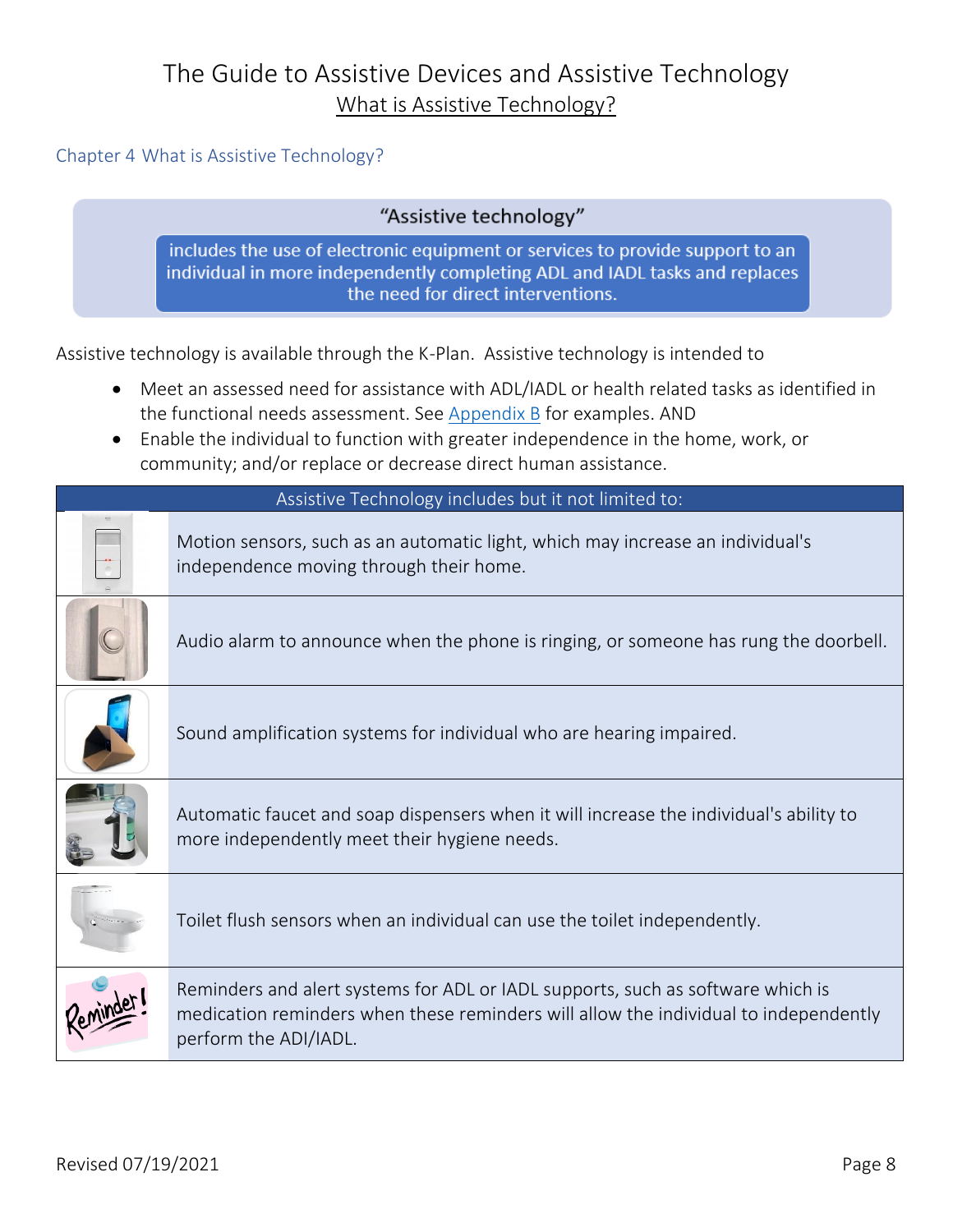| Assistive Technology includes but it not limited to:                                                                                                                                                                                                                                                                                                                                                                                                                                                                                                                                                                                                                                                                                                                                           |
|------------------------------------------------------------------------------------------------------------------------------------------------------------------------------------------------------------------------------------------------------------------------------------------------------------------------------------------------------------------------------------------------------------------------------------------------------------------------------------------------------------------------------------------------------------------------------------------------------------------------------------------------------------------------------------------------------------------------------------------------------------------------------------------------|
| GPS guidance software to enable an individual to be safer and more independent in the<br>community when an individual has time in the community without supports.                                                                                                                                                                                                                                                                                                                                                                                                                                                                                                                                                                                                                              |
| Minimally necessary data plans and the services of a company to monitor emergency<br>response systems.                                                                                                                                                                                                                                                                                                                                                                                                                                                                                                                                                                                                                                                                                         |
| Augmentative communication devices when the device available through the<br>individual's health insurance provider is not able to meet their communication needs.                                                                                                                                                                                                                                                                                                                                                                                                                                                                                                                                                                                                                              |
| Fall sensors to alert caregivers that an individual has fallen when the addition of the<br>device will decrease the need for human assistance to monitor the individual.                                                                                                                                                                                                                                                                                                                                                                                                                                                                                                                                                                                                                       |
| Ergonomic keyboards when the individual uses their computer to meet their ADL/IADL<br>needs but lacks the dexterity to function with a traditional keyboard.                                                                                                                                                                                                                                                                                                                                                                                                                                                                                                                                                                                                                                   |
| Voice recognition so that an individual can use words to activate necessary devices to<br>more independently perform ADL/IADLs.                                                                                                                                                                                                                                                                                                                                                                                                                                                                                                                                                                                                                                                                |
| Personal Emergency Response Systems or people who:<br>Do not live in a residential program; AND<br>$\bullet$<br>Live alone or are alone for significant parts of the day and would otherwise<br>$\bullet$<br>require extensive routine supervision OR<br>Would otherwise require an attendant while out in the community.<br>$\bullet$<br>Personal Emergency Response Systems are intended to be used by the individual to<br>summon paid and unpaid support providers in non-life-threatening emergencies<br>whereby the individual required immediate assistance.<br>Personal Emergency Response Systems are not intended to replace devices to access<br>911 services, such as a cell or landline phone.<br>Personal Emergency Response Systems are not intended as a home security system. |
|                                                                                                                                                                                                                                                                                                                                                                                                                                                                                                                                                                                                                                                                                                                                                                                                |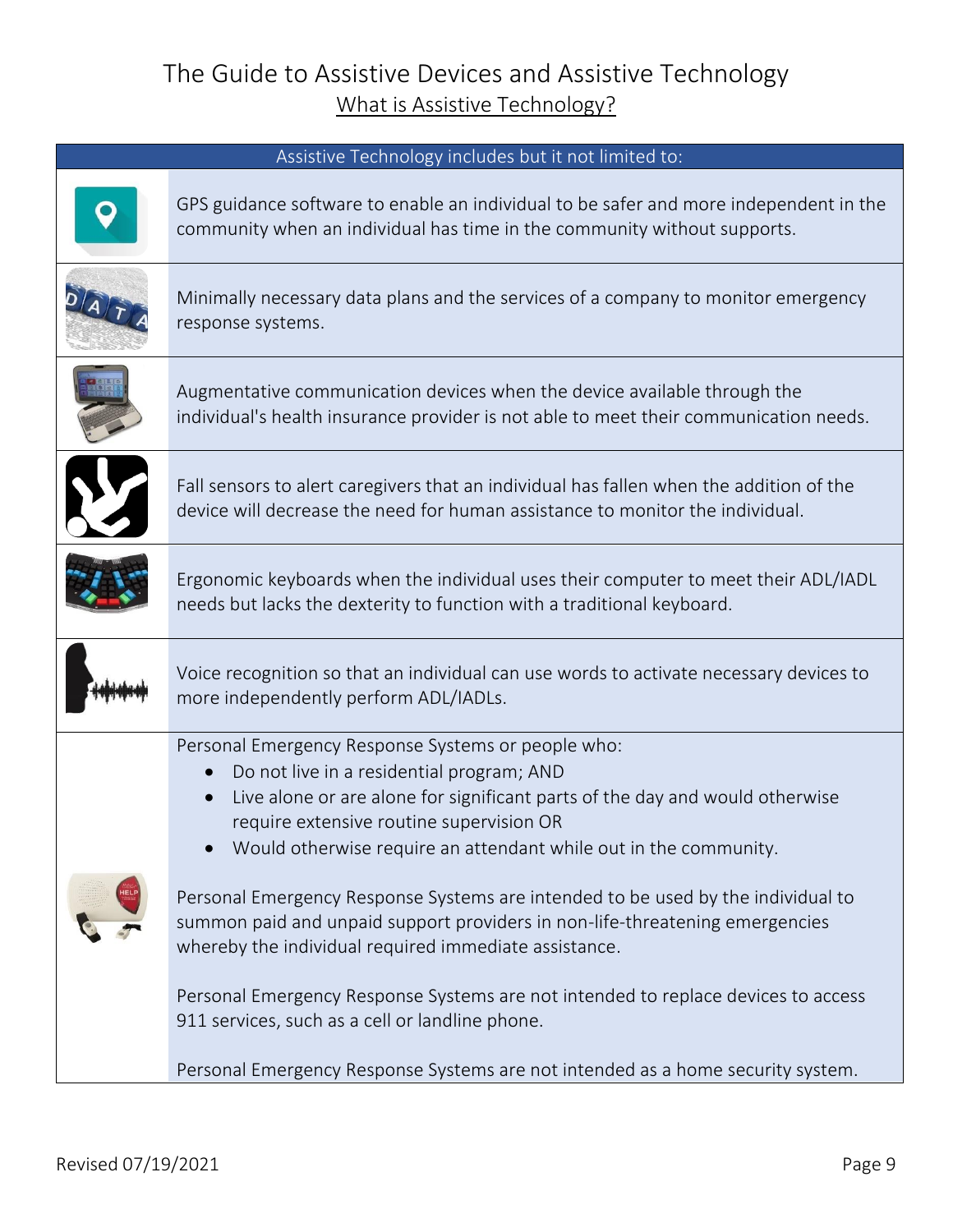#### <span id="page-12-0"></span>Assistive Technology Exclusions

Assistive technology excludes:

- Any reimbursement to an individual for expenses.
- Any item that may be reasonably obtained by the individual or the individual's family.
	- $\triangleright$  Example: An individual is requesting duct tape to create a visual identifier. This item can be purchased very inexpensively by the individual or the individual's family if the individual is a minor child and is a commonly purchased household product.
- Any advance payment to an individual for expenses related to assistive technology.
	- $\triangleright$  Example, a warranty cannot be funded for assistive technology as this is an advance payment for services to assistive technology.
- Any item that is illegal or may be used for an illegal purpose.
- Any item that is not generally accepted by the relevant mainstream professional or academic community as an effective means to address the identified support need.
- Any item that is experimental.
- Any assistive technology that includes video monitoring as a means of providing attendant care.
- Any devices used for video recording of the individual.
- Assistive technology is **not** intended to meet the needs of a caregiver or for the convenience of the caregiver.
	- $\triangleright$  Example: A door alarm that is meant to contain the individual in a specific space. If the alarm is used to keep the individual from wanting to leave because the loud noise is upsetting, making it easier for the caregiver to manage the individual, this would be considered for the provider's convenience.
- Any item that is intended to restrain the individual.
- Any item that may be used to abuse an individual.
- Any item that has been determined unsafe for the individual to use.
- Any item that is not necessary to allow an individual to more independently achieve an ADL, IADL, health-related task, or to communicate in the home and community.
- Any item that is not the most cost-effective means of assisting the individual to more independently achieve an ADL, IADL, health-related task, or to communicate in the home and community.
- Any item that may be obtained through [alternate resources.](#page-30-1)
- Any item used for a purpose other than to meet the assessed need as agreed upon in an ISP.
- Upgrades in items, devices, or services that are not directly related to the assessed health and safety needs of the individual.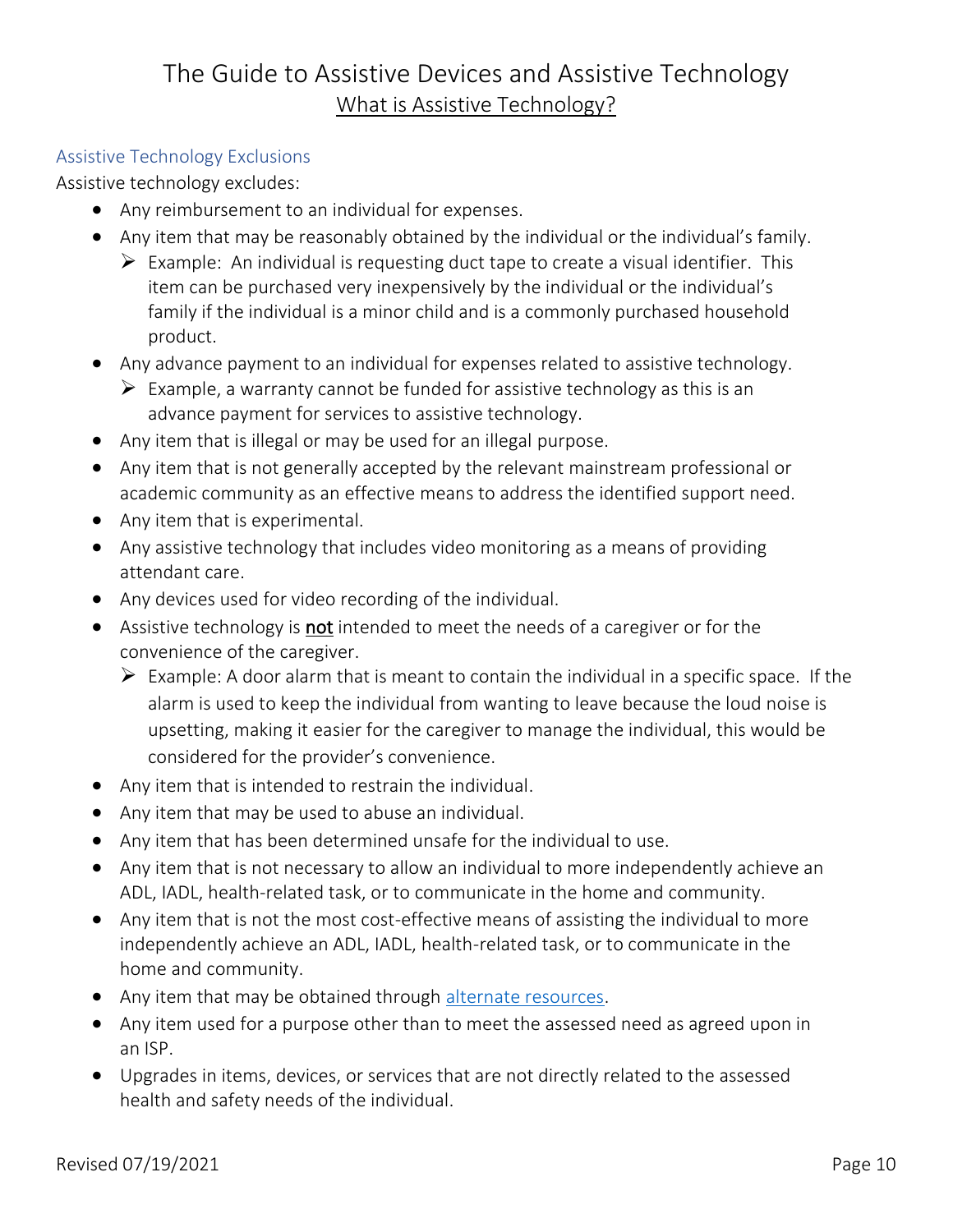- Items which will increase the independence of the individual residing in a Foster Care, 24-Hour Residential, Host Home, or Supported Living setting such as an [augmentative](#page-32-0)  [communication](#page-32-0) device, may be considered.
- Electricity or batteries
- General household appliances or services such as a home security system or service

### <span id="page-13-0"></span>Damage, Loss, Repairs to Assistive Technology

Damage, loss and theft will happen from time to time, therefore Department funds may repair or replace an item one time per plan year. However, service planning must consider the likelihood of the same thing happening again and account for any impacts that may have on cost effectiveness. Documentation of the strategy to keep the Assistive Technology cost effective may be requested by ODDS. When technology is believed to have been stolen, the individual (or their representative) must report the theft to law enforcement. The report must occur and be documented prior to authorization of a replacement of a stolen item or device. Repair or replacement more than one time in a plan year requires prior authorization from ODDS.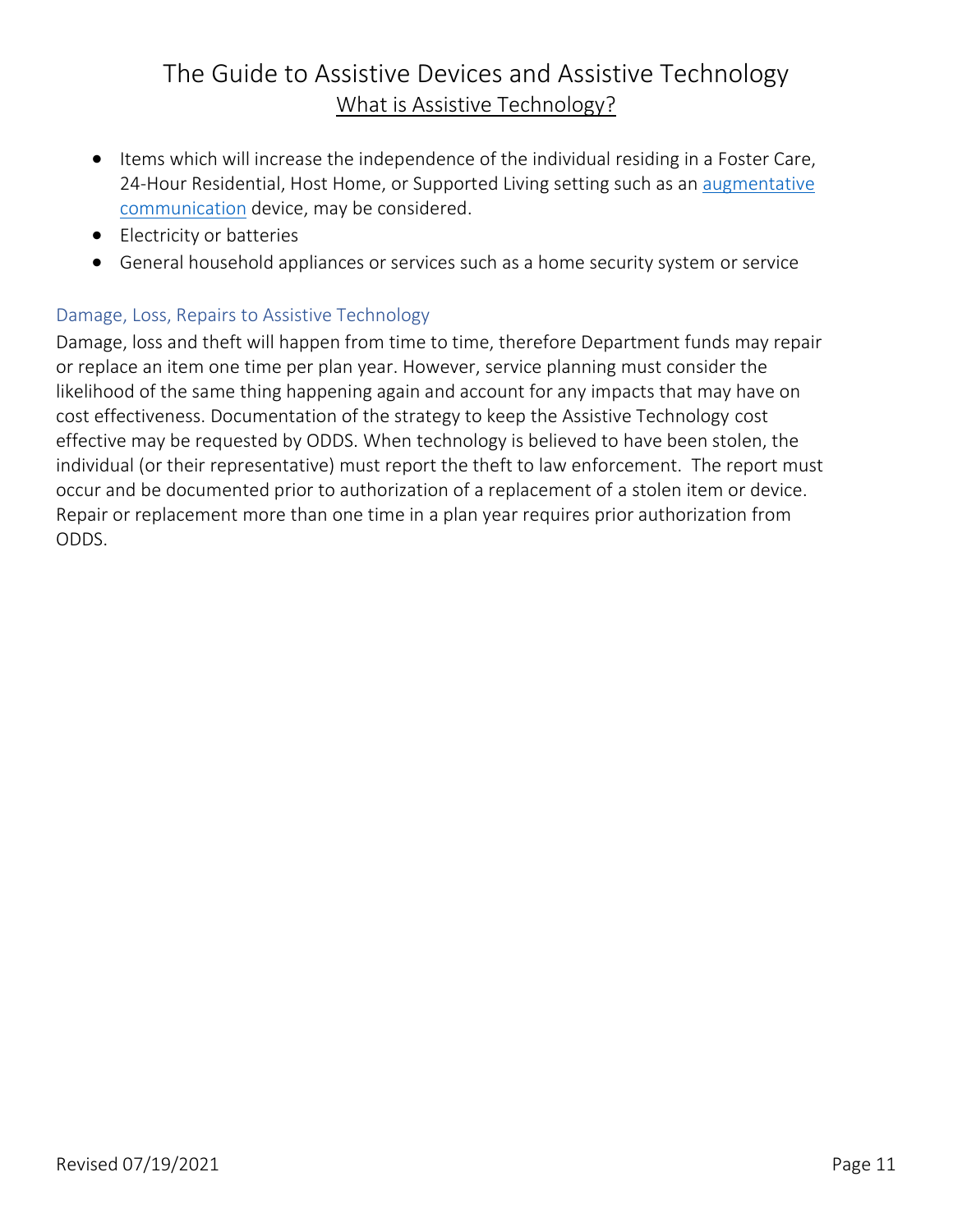## The Guide to Assistive Devices and Assistive Technology Eligibility

### <span id="page-14-0"></span>Chapter 5 Eligibility

A Services Coordinator or Personal Agent may authorize funding for an assistive device or technology when:



- 1) The individual must be Medicaid Community First Choice (K-Plan) eligible.
- 2) The assistive device or technology must be necessary based on an assessed ADL/IADL/healthrelated task need specific to the individual. The need must be documented in the ISP.
- 3) The Services Coordinator or Personal Agent must ensure that the requested device or technology meets Oregon Administrative Rule requirements and is allowable in accordance with the standards set in the [ODDS Expenditure Guidelines.](https://www.oregon.gov/DHS/SENIORS-DISABILITIES/DD/PROVIDERS-PARTNERS/Documents/ODDS-Expenditure-Guidelines.pdf)
- 4) The Services Coordinator or Personal Agent must obtain documentation from a relevant professional supporting the efficacy of the requested item.
- 5) The Services Coordinator or Personal Agent must evaluate if the requested device or technology is the most cost-effective method to meet the need, including the most costeffective product or service option.
- 6) Other resources must be explored and denied or ruled out prior to requesting funding through DD services. Documentation of this effort is required prior to service authorization. This includes but is not limited to a denial from the individual's health insurance provider as well as the Oregon Public Utilities Commission (see the chapter on [Alternate Resources](#page-18-0) for additional information).

When an assistive device or assistive technology is purchased for an individual, the device or technology becomes the property of the individual.

The device or technology may not be transferred possession or ownership, nor may it be sold.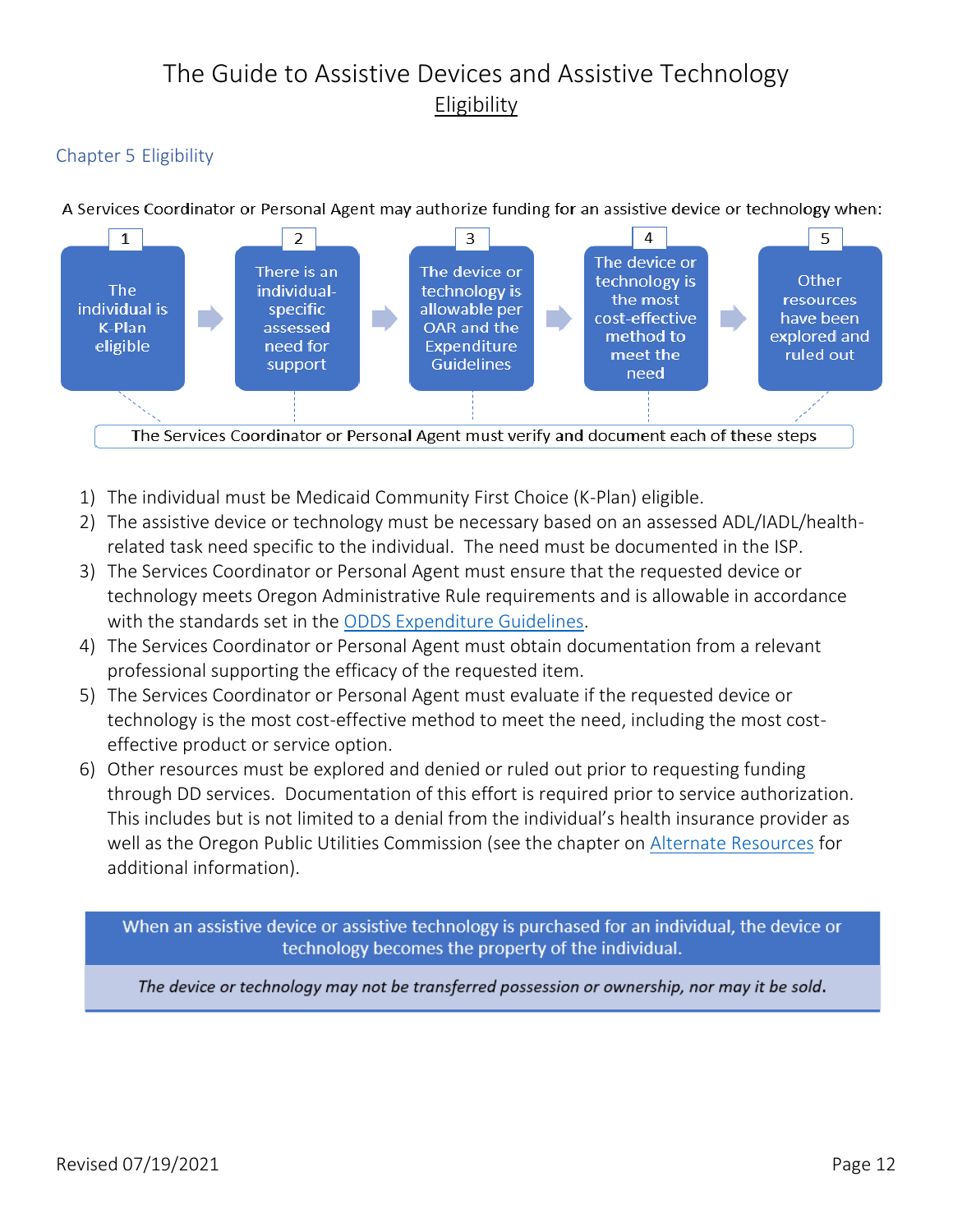### The Guide to Assistive Devices and Assistive Technology Eligibility

The Services Coordinator or Personal Agent must issue a [Notice of Planned Action](#page-34-0) when the requested item:

- Does not meet rule requirements;
- Does not adhere to the Expenditure Guidelines;
- Does not meet an assessed ADL, IADL, or health-related task support need of the individual; or is outside of the parameters of ODDS services.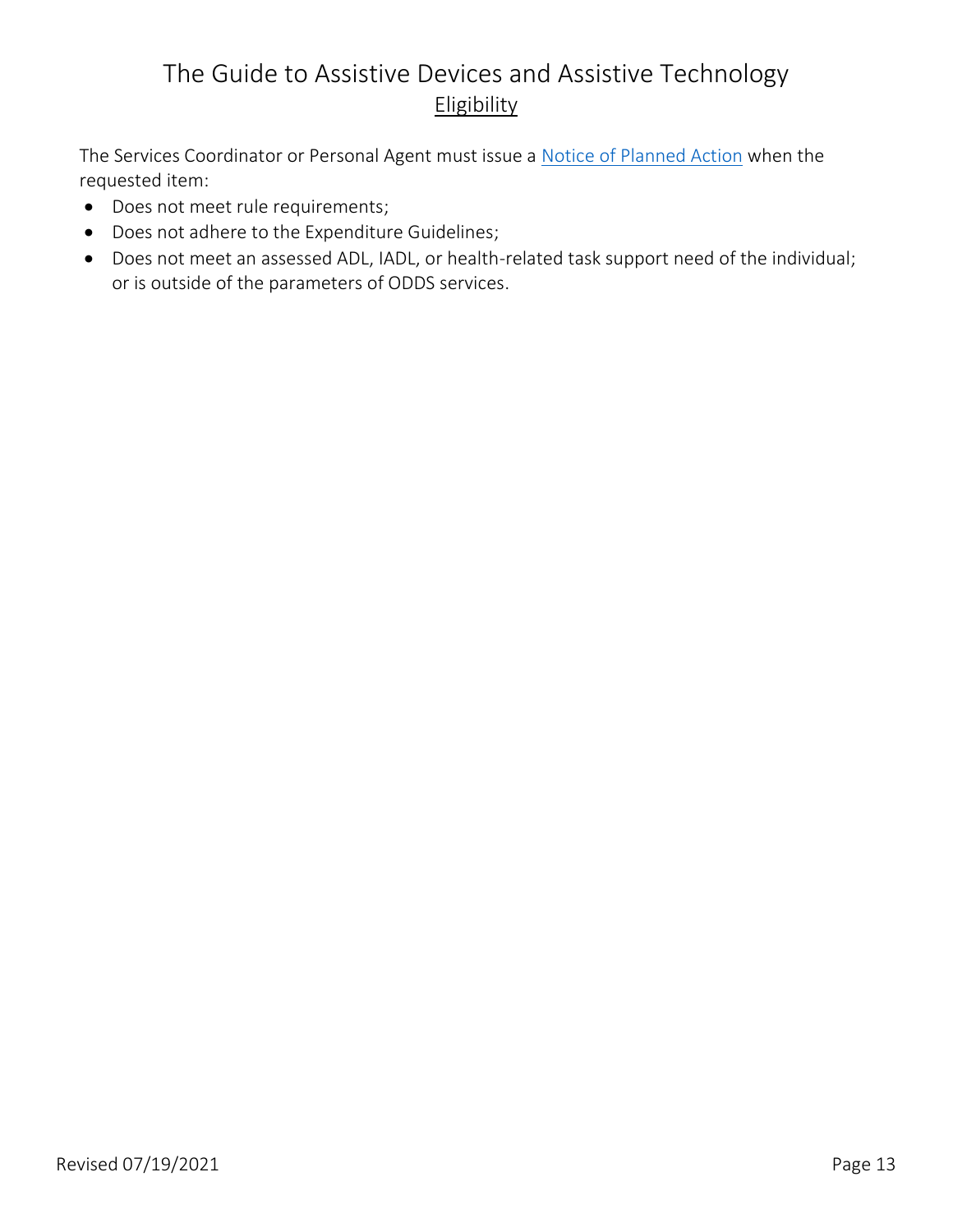### The Guide to Assistive Devices and Assistive Technology Locally-Approved Funding and Exceptional Funding

#### <span id="page-16-0"></span>Chapter 6 Locally-Approved Funding and Exceptional Funding

When a Services Coordinator or Personal Agent reviews the request for an assistive device or assistive technology, they should be able to document the following statement and have supporting documentation on file before considering Department funds for the requested item. If the item financially exceeds the limit outlined in [OAR 411-435,](https://www.oregon.gov/dhs/SENIORS-DISABILITIES/DD/ODDSRules/411-435.pdf) the Services Coordinator or Personal Agent must request exceptional funding through the exceptions process outlined in [APD-AR-18-053.](https://www.oregon.gov/dhs/SENIORS-DISABILITIES/DD/Transmittals/ar18053.pdf) This information and supporting documentation should be included with the request.

A process map can be found in [Appendix C.](#page-38-1)

| is requesting a<br>assistive Device or Assistive Technology<br>Individual's Name                                                                                                                             |  |  |  |  |
|--------------------------------------------------------------------------------------------------------------------------------------------------------------------------------------------------------------|--|--|--|--|
|                                                                                                                                                                                                              |  |  |  |  |
|                                                                                                                                                                                                              |  |  |  |  |
| The need has been identified in the functional needs assessment and documented in the current ISP.                                                                                                           |  |  |  |  |
| It is anticipated to:                                                                                                                                                                                        |  |  |  |  |
| $\Box$ Increase independence as evidenced by:<br>Explain how the requested item will increase independence                                                                                                   |  |  |  |  |
| <b>OR</b>                                                                                                                                                                                                    |  |  |  |  |
| $\Box$ Decrease the need for human assistance as evidenced by $\Box$<br>Explain how the requested item will decrease the need for human assistance                                                           |  |  |  |  |
| The following alternatives have been attempted and do not meet the need:<br>Explain all other things that have been tried to meet the need                                                                   |  |  |  |  |
| Other funding resources have been explored                                                                                                                                                                   |  |  |  |  |
| One of the following is documented:                                                                                                                                                                          |  |  |  |  |
| $\Box$ A denial has been received from the individual's health insurance provider                                                                                                                            |  |  |  |  |
| $\Box$ Written notification has been received from the individual's health                                                                                                                                   |  |  |  |  |
| insurance provider that the item is not DME, therefore not a covered item.                                                                                                                                   |  |  |  |  |
| $\Box$ The item is listed in in The ODDS Guide to Assistive Devices or Assistive                                                                                                                             |  |  |  |  |
| Technology as not requiring a denial or written notice.                                                                                                                                                      |  |  |  |  |
| This research demonstrates that the requested item is the most cost- effective means of meeting the                                                                                                          |  |  |  |  |
| <u> 1980 - Johann Barn, mars ar breithinn ar chuid ann an t-Alban ann an t-Alban ann an t-Alban ann an t-Alban a</u><br>need:<br>Documentation outlining how the requested device is the most cost effective |  |  |  |  |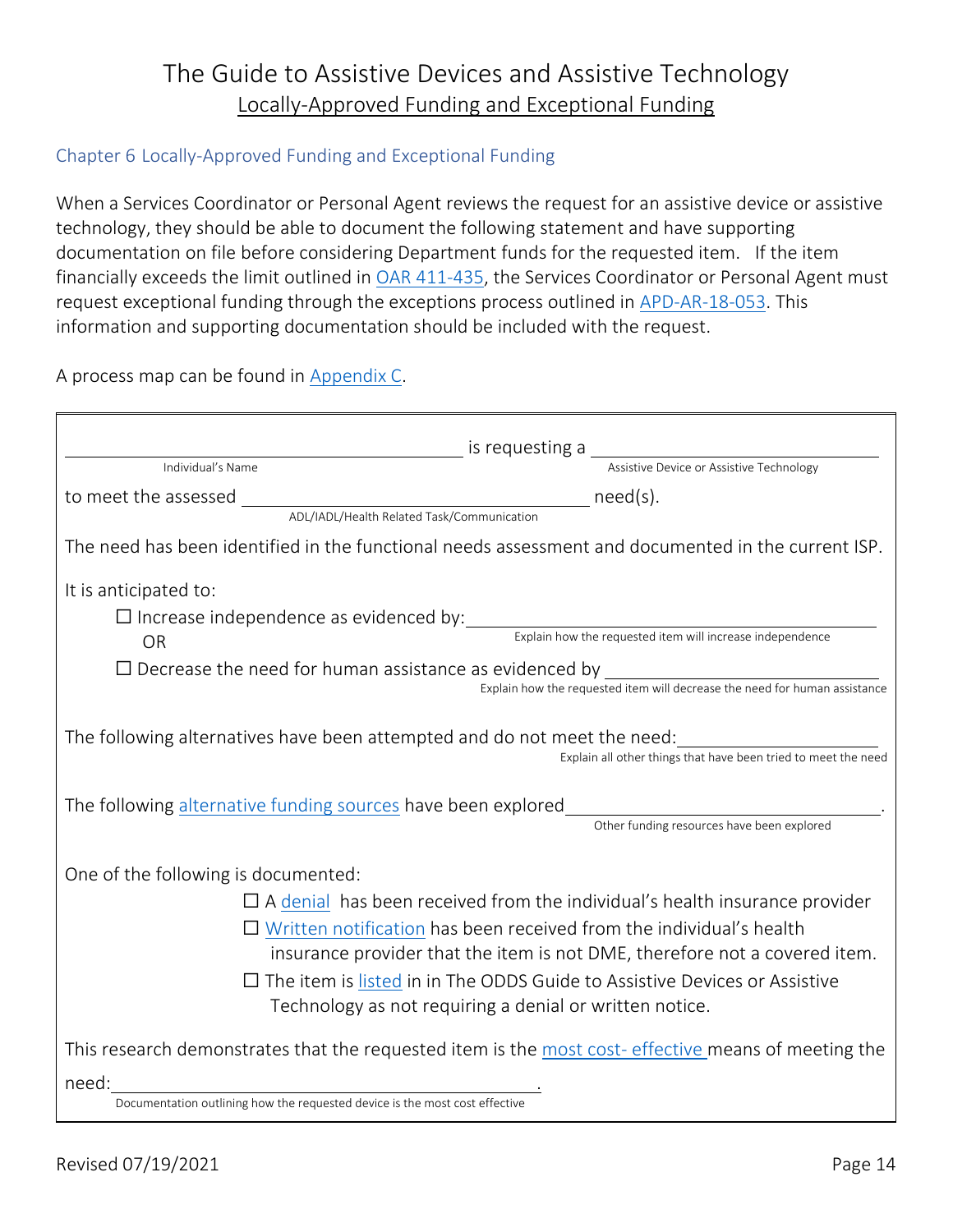### The Guide to Assistive Devices and Assistive Technology Most Cost-Effective

#### <span id="page-17-0"></span>Chapter 7 Most Cost-Effective

When considering a requested item, it is essential that the Services Coordinator or Personal Agent work with the individual and relevant professional to identify if other items may meet the same identified, assessed need, in a more cost-effective way. This includes when a viable option is available through an alternate funding source.

Example: The individual has requested an iPad and software to learn to schedule and plan their activities. However; a paper calendar meets the assessed need in a much more cost-effective manner.

Specific items, such as a particular brand or manufacturer's product, might be suggested by a relevant professional or desired by the individual or their care provider. However, sometimes there are comparable products or services available by a different manufacturer or vendor at a lower price. The Services Coordinator or Personal Agent should work with the individual and the individual's team to determine if the product being requested is the lowest cost option for the type of product or service being requested.

When a specific product brand, model, vendor, or manufacturer requested by the individual is not the apparent lowest cost option, there must be specific documented justification from a relevant professional on why the specific device or technology requested is the only sufficient item or service that can meet the individual's unique need. Documentation should identify the specific features of the requested item or service and tie them clearly to the identified, assessed need. The desired features cannot be due to caregiver convenience or to meet the needs of a caregiver.

Example: the individual's doctor has recommended a specific pressure-reducing mattress to alleviate bed sores. However; other available mattresses can meet the need of alleviating bed sores and these alternatives are more cost-effective. The Personal Agent or Services Coordinator should work with the physician to identify the specific features of the requested mattress and how these features are required to meet the identified, assessed need.

A new recommendation from a relevant professional must be received each ISP year when there is another request for funding the device or technology as part of the individual's service plan funding, to support the on-going need. A new recommendation from a relevant professional must be received with each repeated request.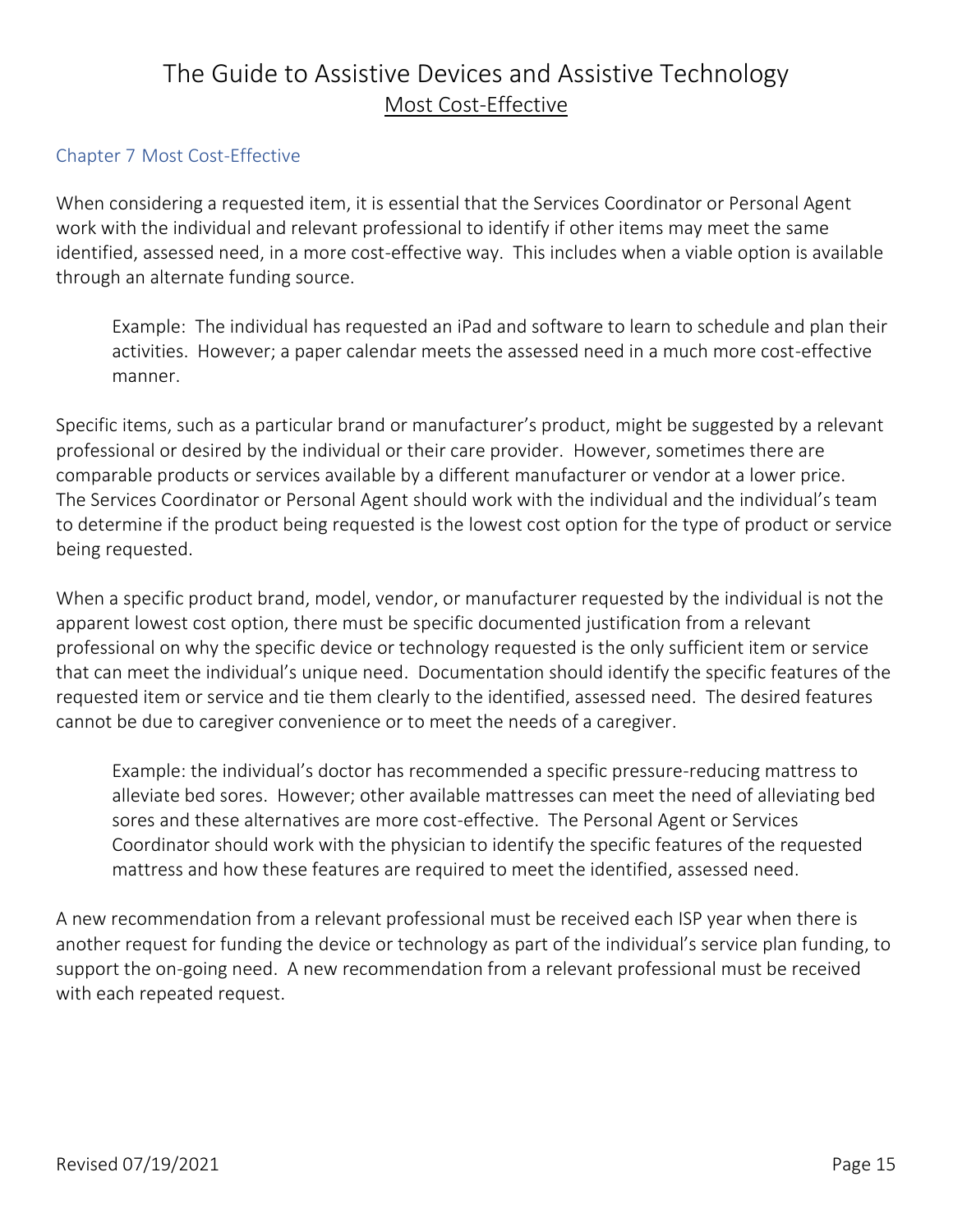### The Guide to Assistive Devices and Assistive Technology Alternate Resources

<span id="page-18-0"></span>Chapter 8 Alternate Resources

ODDS funding for supports and services are considered a resource of last resort.



All alternative options must be explored and exhausted, denied, or ruled out prior to authorizing DD funding for a product or service.

It is very important that the Personal Agent/Services Coordinator document the alternate resources attempted when authorizing funding or initiating an exception request on behalf of an individual. It is the role of the Services Coordinator/Personal Agent to educate individuals about the process and expectations related to requesting funding for support, products, or services.

The individual (or their representative) are expected to be part of the process of exploration of alternate resources. This includes making requests to the individual's health plan coverage, applying for grants, or identifying local community resources. The Services Coordinator or Personal Agent should help the individual with exploring resources and efforts related to exploration of other funds should be documented in progress notes.

The individual or his/her designated representative will first discuss with the individual's ISP team and when appropriate, a clinician, the need for the requested item. The request needs to include the name of the relevant professional who has recommended the requested item and who has provided professional clinical documentation supporting the efficacy of the item must be obtained, as well as submitting referrals to the Health Authorities to obtain written denials. A new recommendation from a relevant professional must be received with each repeated request.

#### <span id="page-18-1"></span>Natural Resources

Each Personal Agent and Services Coordinator should discuss how natural resources could assist in the acquisition of the requested item.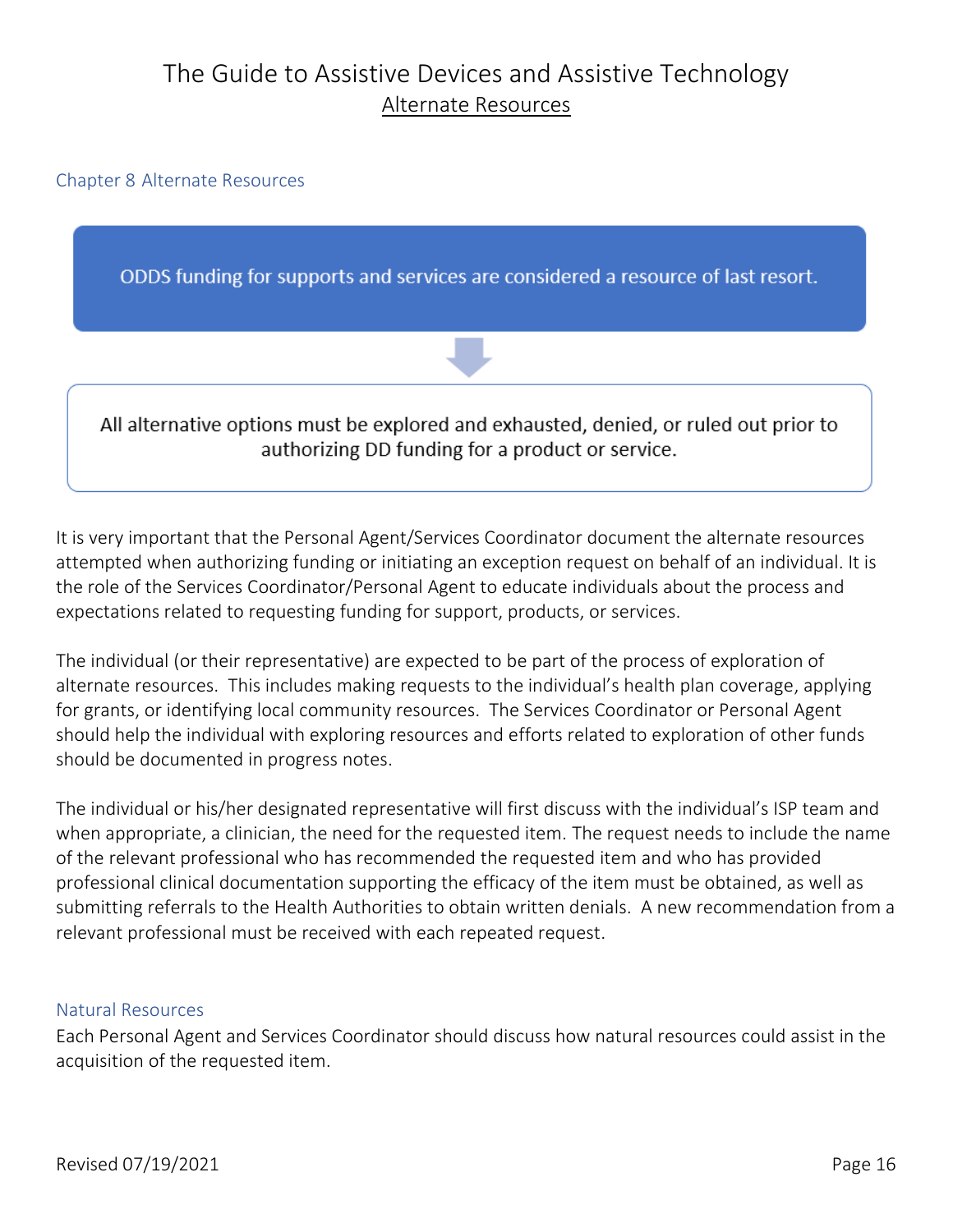### The Guide to Assistive Devices and Assistive Technology Alternate Resources

A good conversation starter is to ask the individual, their family if the individual is a minor child, the professional making the recommendation and friends how the item might be accessed if ODDS funding was not available.

#### <span id="page-19-0"></span>ABLE Accounts

The Services Coordinator or Personal Agent should have a conversation with the individual and their family if the individual is a minor child, to discover if the individual could budget to fund the requested item or if there are other personal resources, or family resources when the individual is a minor child, that could be accessed to fund the requested item.

For example, [ABLE accounts](https://www.able-now.com/resources/faqs/#qualified-disability-expenses) may be used to pay a variety of expenses related to maintaining the Eligible Individual's health, independence and quality of life. Examples of Qualified Disability Expenses include, but are not limited to:

- Assistive technology and related services
- Basic living expenses
- Education
- Employment training and support
- Expenses for oversight and monitoring
- Financial management and administrative services
- Funeral and burial
- Health
- Housing
- Legal fees
- Prevention and wellness
- Transportation

#### <span id="page-19-1"></span>Health Insurance Provider(s)

The Services Coordinator or Personal Agent should ask the individual to identify all health insurance providers. This includes the Oregon Health Plan as well as any private insurance. The Services Coordinator or Personal Agent should assist the individual to request the item from their health insurance provider. This usually occurs through the relevant professional who is recommending the requested item or through the Durable Medical Equipment Vendor.

The relevant professional who is recommending the requested item should identify if the requested item is Durable Medical Equipment and has an HCPCs code.

- When the requested item is durable medical equipment, the individual's health insurance provider must issue a written [denial](#page-22-2) for the item.
- If the requested item is not durable medical equipment (DME) see the chapter providing more information when the [requested items is not durable medical equipment \(DME\).](#page-24-0)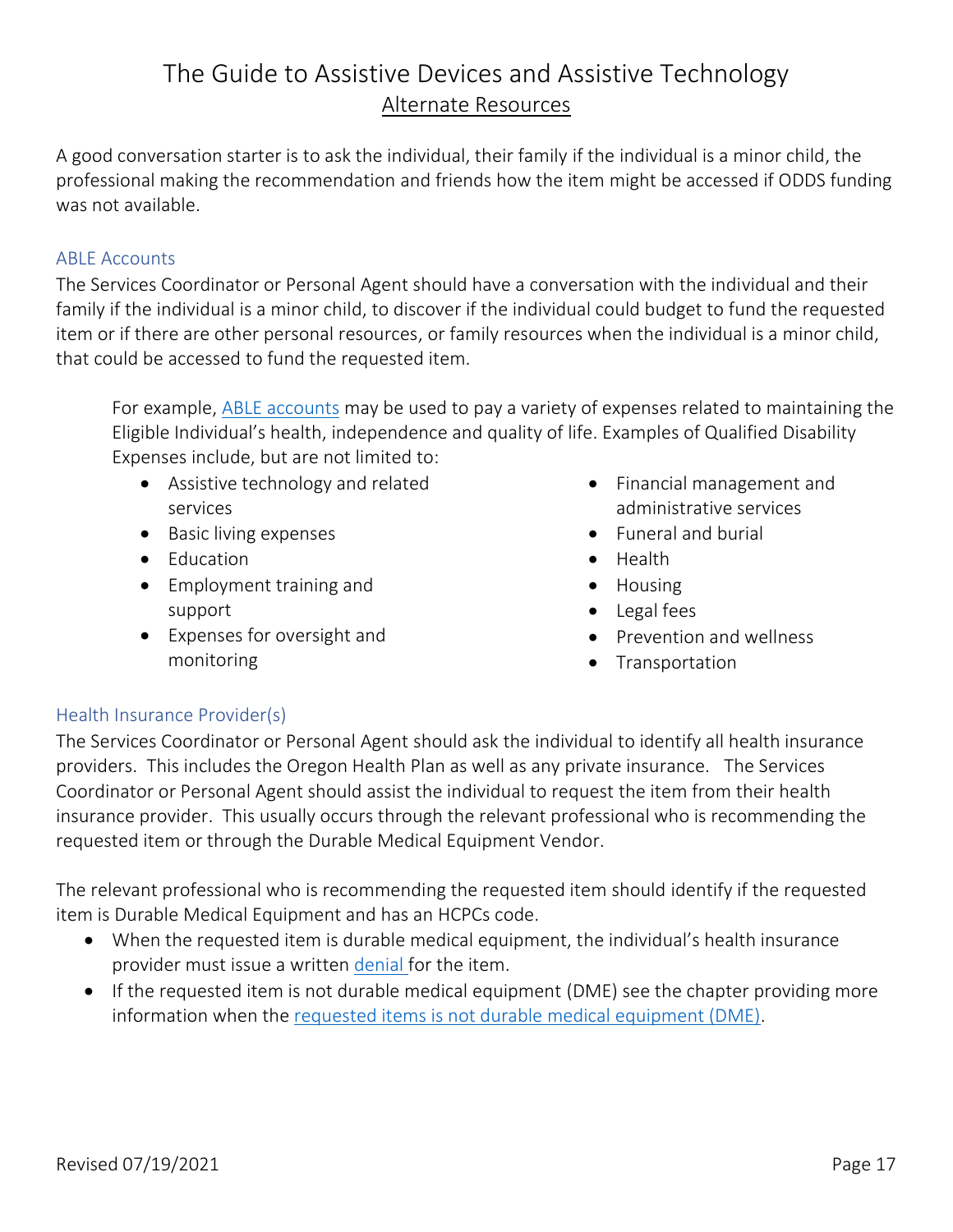### The Guide to Assistive Devices and Assistive Technology Alternate Resources

#### <span id="page-20-0"></span>Public Utilities Commission

The [Public Utilities Commission of Oregon](https://www.oregon.gov/puc/Pages/default.aspx?utm_source=PUC&utm_medium=egov_redirect&utm_campaign=https%3A%2F%2Fpuc.state.or.us) has two programs which may be able to provide assistive technology.

Oregon Lifeline is a federal and state government program that reduces the monthly cost of phone or broadband service for qualifying low-income Oregon households.

The Telecommunication Devices Access Program (TDAP) is a program that loans specialized communications equipment at no cost and with no income guidelines to eligible Oregon residents who have a disability

If the requested item is available through the Public Utilities Commission the Personal Agent or Services Coordinator should assist the individual to access the item. Prior to considering Department funds for the requested item the Services Coordinator or Personal Agent must document why the PUC could not deliver the requested item.

#### <span id="page-20-1"></span>Charitable or philanthropic organizations

Each case management entity may partner with local charitable and philanthropic organizations as well as be knowledgeable of other organizations. Assisting an individual to access the requested item or funding for the requested item from charitable or philanthropic organizations may serve to broaden the individual's sphere of support. Prior to considering Department funds for the requested item the Services Coordinator or Personal Agent must document all charitable or philanthropic organizations that were considered and why the requested item could not be funded.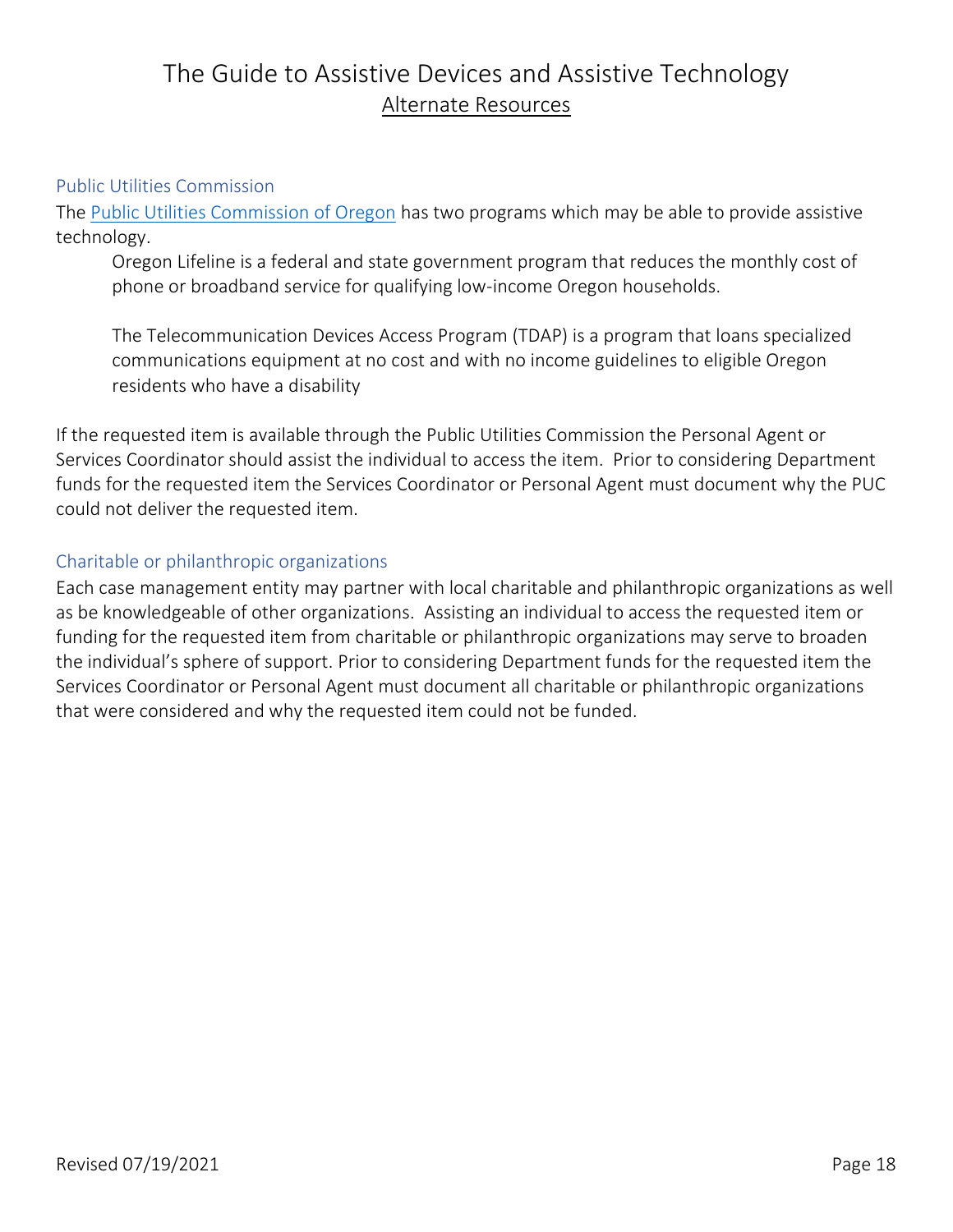### The Guide to Assistive Devices and Assistive Technology Medical need versus ADL/IADL

#### <span id="page-21-0"></span>Chapter 9 Medical need versus ADL/IADL

The Oregon Health Plan and private insurance companies are responsible for coverage of medical needs which include durable medical equipment for medical reasons. The 1915(k) State Plan Amendment is intended for attendant care supports. This includes all supports necessary to support a person's ADL/IADL and health related tasks.

If the need for the requested item is due to medical necessity, is needed as the result of a medical issue or is intended to alleviate a medical concern, then funding for the requested item must be pursued through the individual's health insurance provider. All appeal processes should also be pursued.

If the requested item is needed to meet an ADL, IADL, or [health related task;](#page-5-1) then Department funds may be pursued, when all other rule requirements are met and all other funding options have been exhausted. Often these items are not DME and do not have an HCPCS code. In these cases there will not be a denial from the health insurance provider but a written notification that the item is not covered. This is not a denial and does not come with hearing rights but is sufficient documentation to consider Department funding for the requested device when it meets all other rule requirements for funding.

This distinction between a medical and ADL/IADL need is essential to focus the attention of the request to either the individual's health insurance provider or to pursue Department funding. The Services Coordinator or Personal Agent should support the individual to work with the relevant professional who is recommending the requested item to document the reasons why the specific features of the requested item are medically necessary. A recommendation from the relevant professional must be renewed each ISP year if the request for funding persists.

Example: An individual requests a pressure relieving mattress to alleviate bed sores. The mattress was denied by the individual's health insurance provider as not medically necessary. The mattress cannot be purchased with Department funds as the need for the mattress is both due to a medical issue and is intended to alleviate a medical concern.

If the requested item is denied but has been identified as medically necessary by a relevant medical professional, the Personal Agent or Services Coordinator should assist the individual in seeking an appeal or hearing.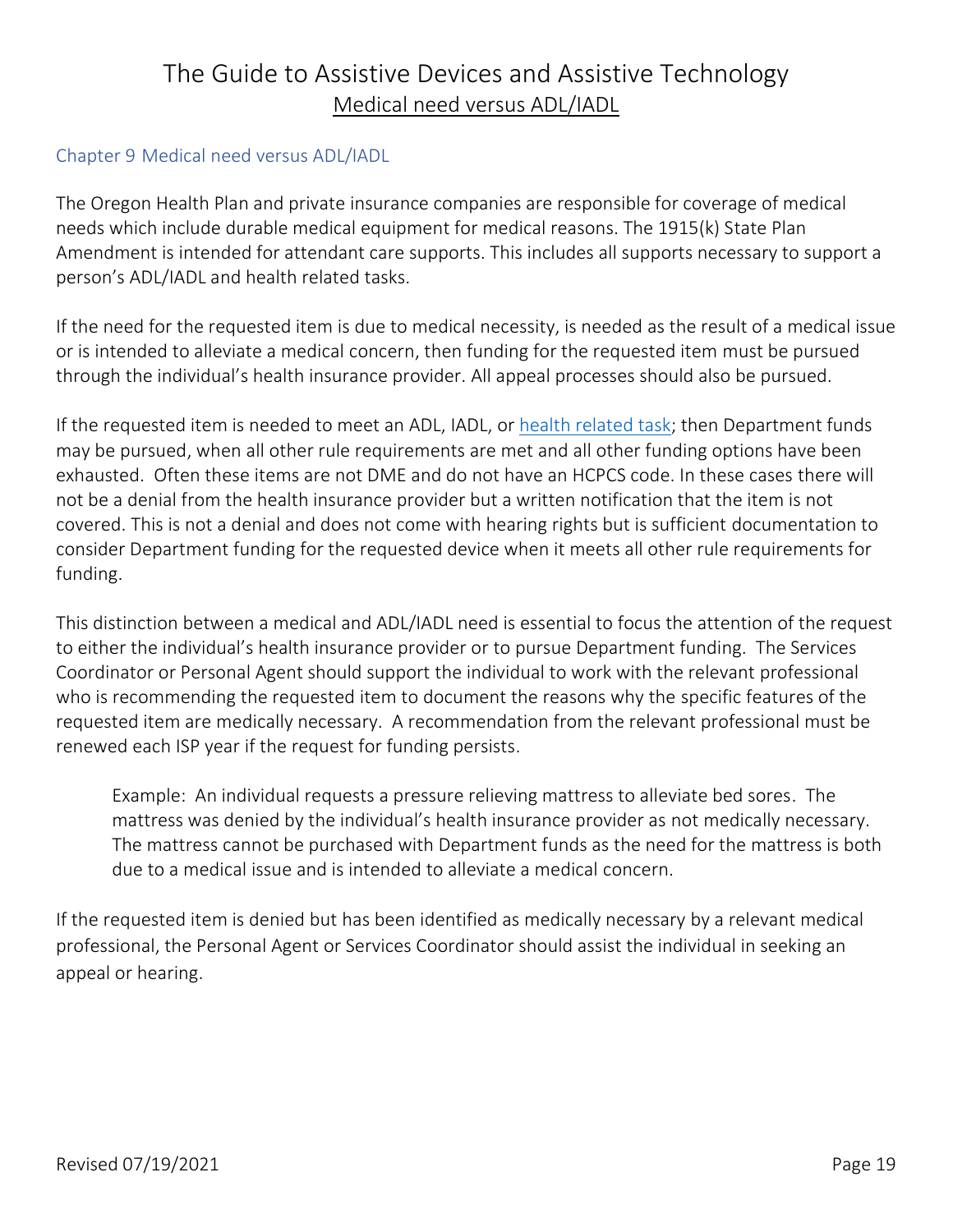### The Guide to Assistive Devices and Assistive Technology Working with Health Insurance Providers

#### <span id="page-22-0"></span>Chapter 10 Working with Health Insurance Providers

<span id="page-22-2"></span>Building relationships with a CCO will create a path for partnership. Each CCO has discretion over how they use their "flexible funding". Case Management Entities and Coordinated Care Organizations should create a collaborative relationship to best meet the needs of the individuals being served.

It is important that the Personal Agent or Services Coordinator know that there is no exclusion list for Durable Medical Equipment (DME) through the Oregon Health Authority health plan. Oregon Health Plan coverage for the requested item cannot be considered without a Prior Authorization (PA) from the DME supplier. If the requested item is medically necessary, the health insurance provider should consider the purchase and issue a written [denial i](#page-23-0)f they are rejecting payment of the item. If the requested item is not medically necessary but required to assist the individual in more independently completing an ADL/IADL or health related task, then see the chapter explaining medical need versus ADL/IADL. Often the items necessary for ADL/IADL or health related tasks are not DME and do not have a HCPCS code. In these cases, there will not be a denial from the health insurance provider but a written notification that the item is not covered. This is not a denial and does not come with hearing rights but is sufficient documentation to consider Department funding for the requested device when it meets all other rule requirements for funding.

### <span id="page-22-1"></span>2020-2024 Coordinated Care Contracts

A list of current Coordinated Care Contract awardees and the areas they serve can be found here: [https://www.oregon.gov/oha/ERD/Pages/Oregon-Health-Authority-Awards-2020-2024-Coordinated-](https://www.oregon.gov/oha/ERD/Pages/Oregon-Health-Authority-Awards-2020-2024-Coordinated-Care-Contracts.aspx)[Care-Contracts.aspx](https://www.oregon.gov/oha/ERD/Pages/Oregon-Health-Authority-Awards-2020-2024-Coordinated-Care-Contracts.aspx)

A list of CCOs can be found here: [https://www.oregon.gov/oha/HSD/OHP/Pages/Coordinated-Care-](https://www.oregon.gov/oha/HSD/OHP/Pages/Coordinated-Care-Organizations.aspx)[Organizations.aspx](https://www.oregon.gov/oha/HSD/OHP/Pages/Coordinated-Care-Organizations.aspx)

Each CCO employs coordinated care nurse managers. This position may be known as an Intensive Care Manager (ICM), an Intensive Needs Care Coordinator (INCC), or an Exceptional Needs Care Coordinator (ENCC). The CCO employee in this role can assist the individual in problem solving around the requested item, finding more cost-effective means of meeting the medical need, and navigating through the health insurance denial and appeals process.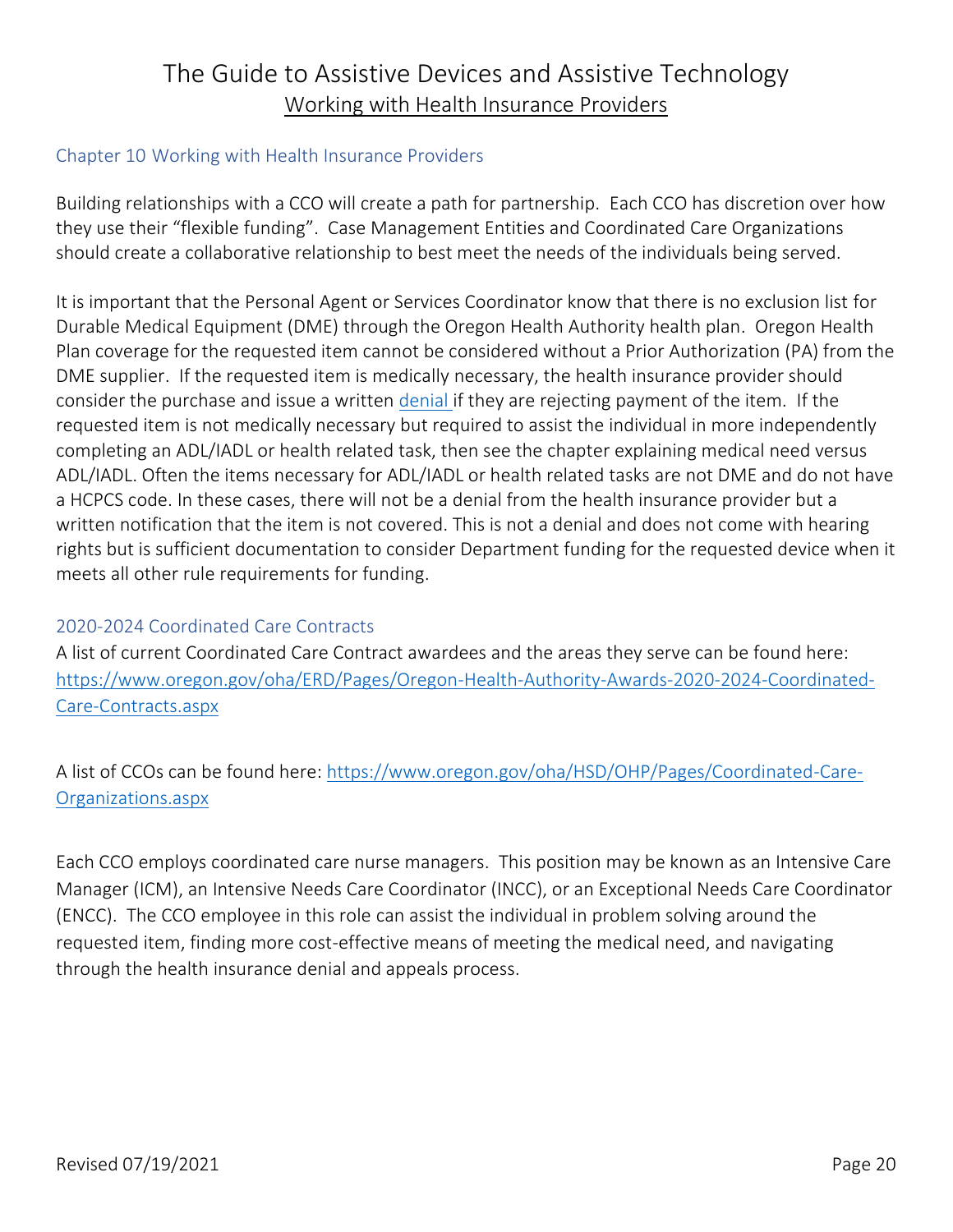# The Guide to Assistive Devices and Assistive Technology Denials

### <span id="page-23-0"></span>Chapter 11 Denials

If the individual has more than one health insurance provider (such as private insurance as well as coverage through the Oregon Health Plan) then a written denial must be received from each health insurance provider.

A verbal denial is insufficient because it does not give the individual hearing rights. A written denial must be received from the health insurance provider. When a denial is received for an item that is being requested due to medical necessity, as the result of a medical issue, or is intended to alleviate a medical concern, the Personal Agent or Services Coordinator should assist the individual through the health insurance provider's appeals process. The assistance may include working with the relevant medical professional to document the medical necessity of each feature of the requested device as well as to identify if any other item, which is covered by the health insurance provider, would suffice to meet the needs of the individual.

The denial for the requested item must be within 12 months of the request for ODDS funding. If the denial was issued prior to 12 months a new request to the health insurance provider must be made.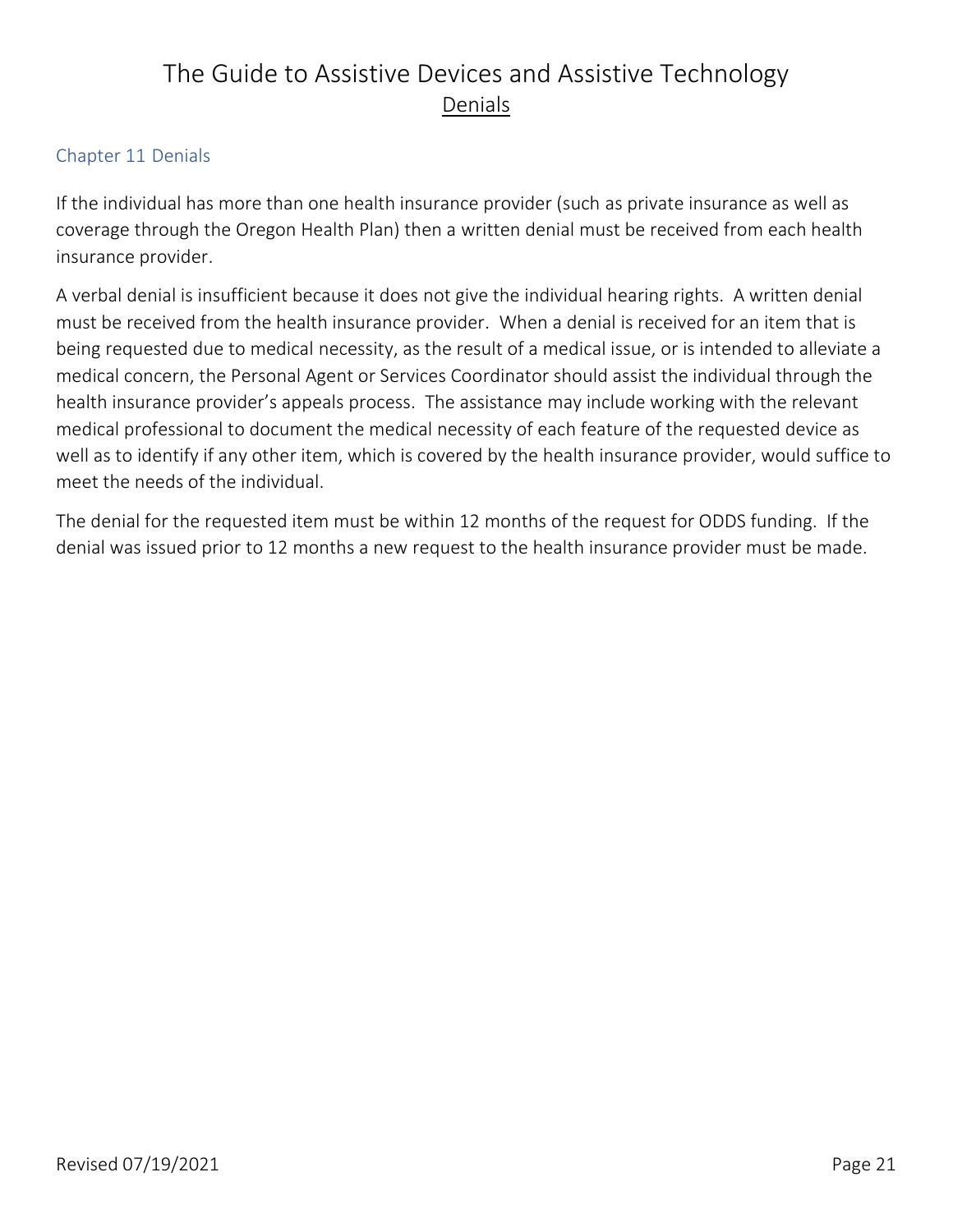### <span id="page-24-0"></span>Chapter 12 Requested Items That Are Not Durable Medical Equipment

Sometimes the requested item is not [Durable Medical Equipment \(DME\).](#page-5-0) This most often occurs when the requested item is not medically necessary but will assist the individual to more independently complete an ADL/IADL or Health Related Task. When the relevant professional recommending the item indicates that the item is not DME and does not have an HCPCS code the Personal Agent or Services Coordinator will request information from the [CCO](#page-22-1) when the individual is enrolled in the CCO or by using the Benefits Inquiry Form from Health Services Division when the individual has an "[open card](#page-29-0)" or is Fee for Service. The Services Coordinator or Personal Agent will receive either notification that the item is, in fact, covered, or they will receive a notification that the item is not covered. This is not a denial and does not have hearing rights. This written notice is sufficient documentation to consider Department funds when all other rule requirements are met for funding of the requested item.

The following items are frequently requested assistive devices or assistive technology and are documented as not being Durable Medical Equipment (DME). If the requested item is listed below the Services Coordinator or Personal Agent does not need to seek a denial from the health insurance provider.

### <span id="page-24-1"></span>Adaptive Car seats

Adaptive Car Seats for reasons other than positioning are not durable medical equipment and therefore are not covered by the individual's health plan. If the need for the car seat is due to a medical issue and is medically necessary, then the seat should be covered. It is essential to assure that the seat is the most cost-effective means of meeting the need and the requested seat must be identified by the Centers for Medicaid and Medicare Services to assure that the individual maintains safe positioning. An insurance denial for a car seat as a safety measure is not necessary to consider Department funding when the requested item meets all other requirements for funding.

#### <span id="page-24-2"></span>Adaptive Utensils

Adaptive utensils are not durable medical equipment and therefore are not covered by the individual's health plan. An insurance denial for adaptive utensils is not necessary to consider Department funding when the requested item meets all other requirements for funding. Things to keep in mind when considering the funding of an adaptive utensil: OAR 411-435-0040(3)(r) prohibits using Department funds for equipment that may be obtained by the individual or the individual's family (when the individual is a minor) through alternative resources or natural supports. The Services Coordinator or Personal Agent should be able to document that the cost of the adaptive utensils would create a hardship for the individual or the family of a minor child to purchase.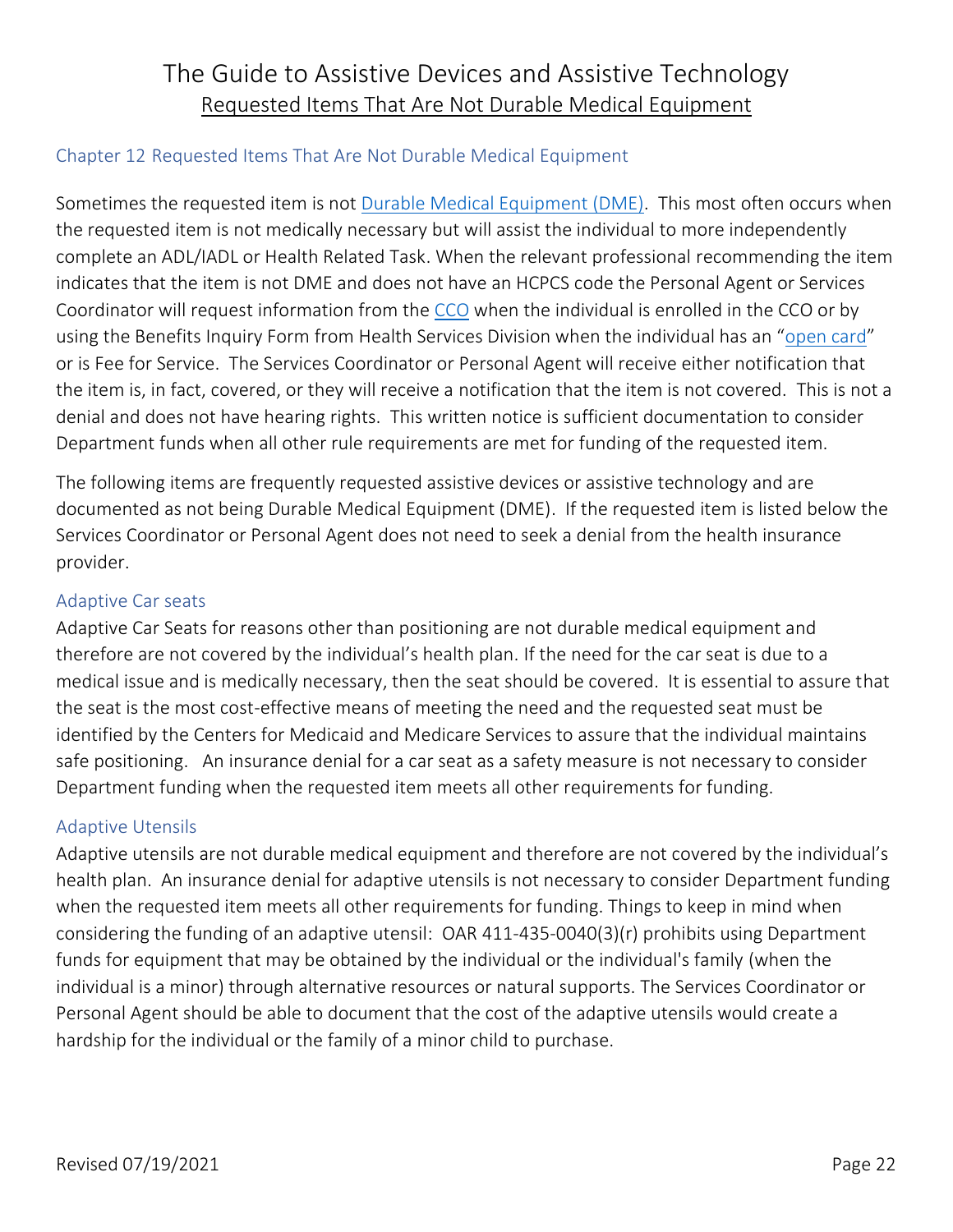#### <span id="page-25-0"></span>Cleaning Supplies

Cleaning supplies are not durable medical equipment and therefore are not covered by the individual's health plan and an insurance denial for cleaning supplies is not necessary when the requested item meets all other requirements for funding.

- Purchase of cleaning supplies must be for the direct medical or remedial benefit of the Individual and not used for general household purposes.
- Purchase of cleaning supplies that are needed to address circumstances specific to the individuals' assessed ADL/IADL needs and health related tasks.
- •Purchase of cleaning supplies may only be in the amount needed to address the Individual's needs that exceed the amount considered to be common personal use.
- •Cleaning supplies authorized may only be the most cost-effective means of meeting the need.

### <span id="page-25-1"></span>GPS Tracking Devices

GPS tracking device are not durable medical equipment and therefore are not covered by the individual's health plan. An insurance denial for a GPS device is not necessary to consider Department funding when the requested item meets all other requirements for funding. Things to keep in mind when considering the funding of a GPS tracking device: The individual requesting the GPS guidance software in order to be more independent in the community must be able to be in the community without supports or a history of leaving supervised settings. The Personal Agent or Services Coordinator must document the supervision requirements of the individual.

#### <span id="page-25-2"></span>Headphones

Headphones are not durable medical equipment and therefore are not covered by the individual's health plan. An insurance denial for headphones is not necessary to consider Department funding when the requested item meets all other requirements for funding. Things to keep in mind when considering the funding of a headphones: OAR 411-435-0040(3)(r) prohibits using Department funds for equipment that may be obtained by the individual or the individual's family (when the individual is a minor) through alternative resources or natural supports. The Services Coordinator or Personal Agent should be able to document that the cost of the headphones would create a hardship for the individual or the family of a minor child to purchase. OAR 411-435-0050(2) identify assistive devices as things that will meet an ADL, IADL, or health related support need. The Personal Agent or Services Coordinator must be able to document how the use of the headphones will reduce the need for human assistance or increase the independence of an individual with meeting an identified support need related to the completion of an ADL, IADL, or health-related task.

#### <span id="page-25-3"></span>iPads

iPad - refer to chapter regarding [Augmentative Communication](#page-32-0)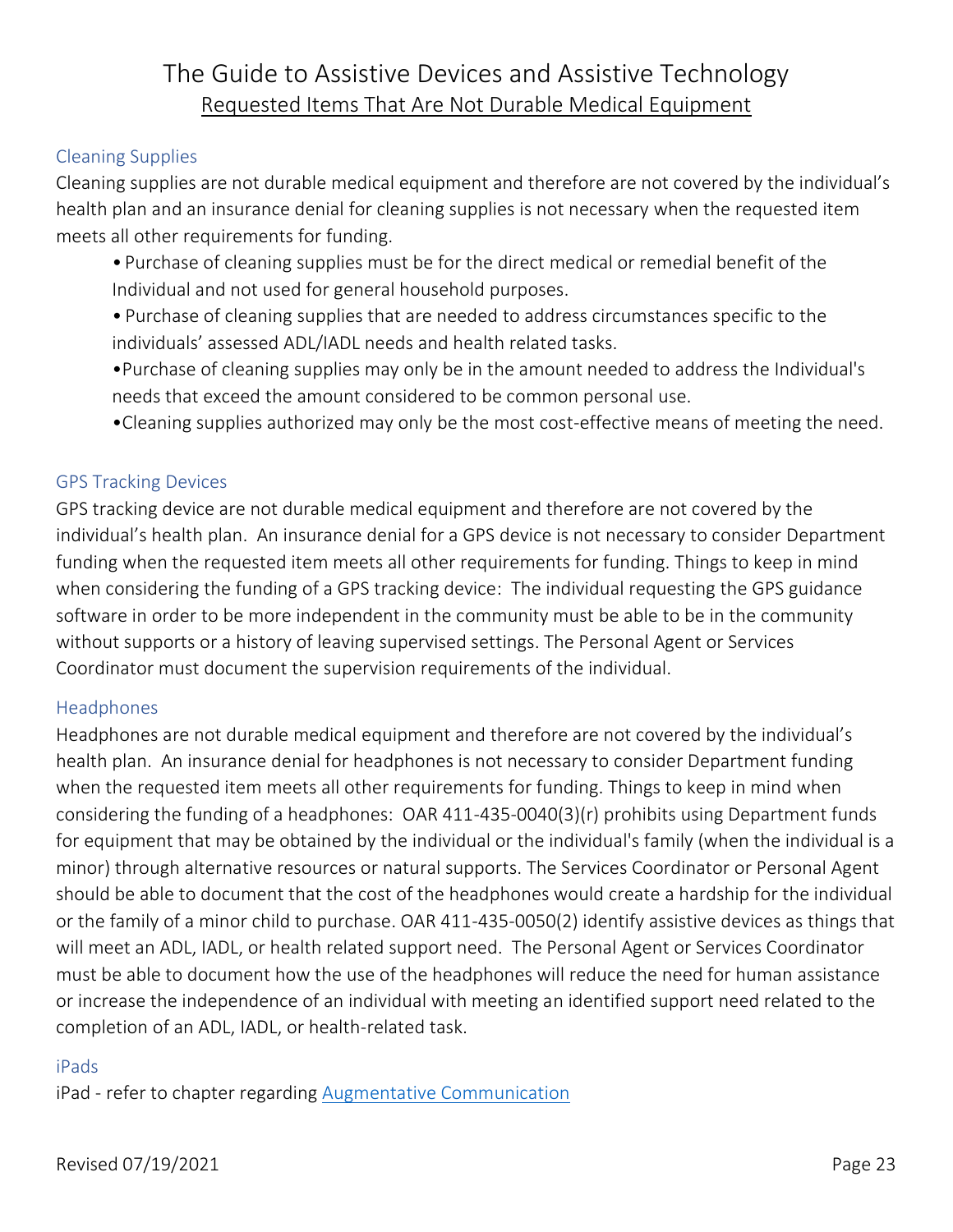#### <span id="page-26-0"></span>Medication Dispensers

Medication Dispensers are not durable medical equipment and therefore are not covered by the individual's health plan. An insurance denial for a medication dispenser is not necessary to consider Department funding when the requested item meets all other requirements for funding. Things to keep in mind when considering the funding of a medication dispenser: OAR 411-435-0040(3)(r) prohibits using Department funds for equipment that may be obtained by the individual or the individual's family (when the individual is a minor) through alternative resources or natural supports. The Services Coordinator or Personal Agent should be able to document that the cost of the medication dispenser would create a hardship for the individual or the family of a minor child to purchase.

#### <span id="page-26-1"></span>Oral Sensory Devices

Oral sensory devices are not durable medical equipment and therefore are not covered by the individual's health plan. An insurance denial for oral sensory devices is not necessary to consider Department funding when the requested item meets all other requirements for funding. Things to keep in mind when considering the funding of an oral sensory device: OAR 411-435-0040(3)(r) prohibits using Department funds for equipment that may be obtained by the individual or the individual's family (when the individual is a minor) through alternative resources or natural supports. The Services Coordinator or Personal Agent should be able to document that the cost of the oral sensory devices would create a hardship for the individual or the family of a minor child to purchase.

#### <span id="page-26-2"></span>Padding

Padded Mats are not durable medical equipment and therefore are not covered by the individual's health plan. An insurance denial for a padded mat is not necessary to consider Department funding when the requested item meets all other requirements for funding. Things to keep in mind when considering the funding of a padding: If the padding needs to be attached to the home it becomes a Home Modification – see [The Guide To Home Modifications f](https://www.dhs.state.or.us/spd/tools/dd/cm/Guide%20to%20Home%20Modifications.pdf)or further information.

#### <span id="page-26-3"></span>Phones

Phones are not durable medical equipment and therefore are not covered by the individual's health plan. An insurance denial for a phone is not necessary to consider Department funding when the requested item meets all other requirements for funding. See the chapter on [Alternative Resources](#page-18-0) for further information about the [Public Utilities Commission's](https://www.oregon.gov/puc/Pages/default.aspx) telephone assistance programs.

#### <span id="page-26-4"></span>Safety Latches and Door Alarms

Safety latches and door alarms are not durable medical equipment and therefore are not covered by the individual's health plan. An insurance denial for safety latches is not necessary to consider Department funding when the requested item meets all other requirements for funding. Things to keep in mind when considering Department funding for safety latches: OAR 411-435-0040(3)(r)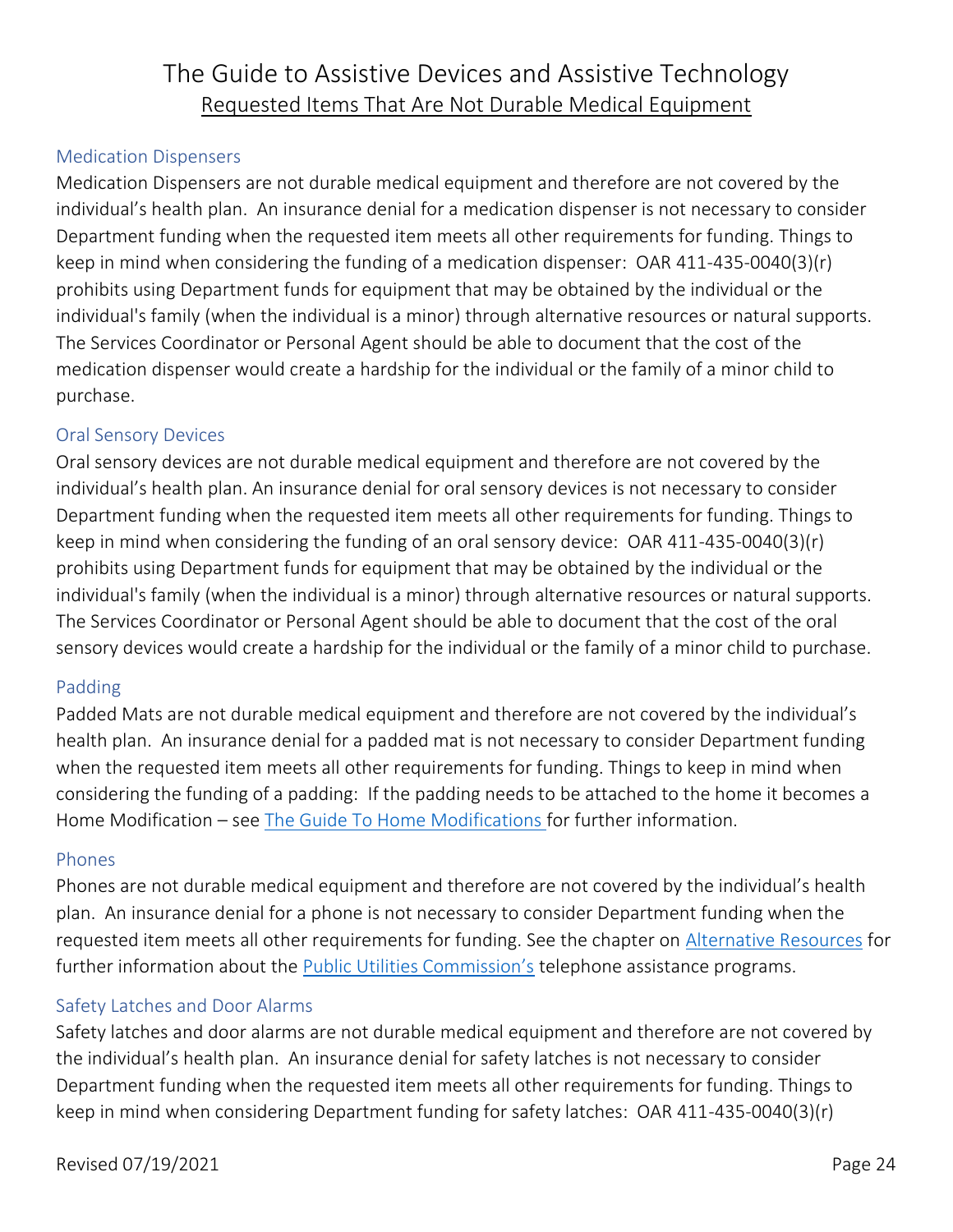prohibits using Department funds for equipment that may be obtained by the individual or the individual's family (when the individual is a minor) through alternative resources or natural supports. The Services Coordinator or Personal Agent should be able to document that the cost of the safety latches would create a hardship for the individual or the family of a minor child to purchase. If the requested item needs to be hard wired into the home it becomes a Home Modification – see The [Guide To Home Modifications f](https://www.dhs.state.or.us/spd/tools/dd/cm/Guide%20to%20Home%20Modifications.pdf)or further information.

#### <span id="page-27-0"></span>Sensory Manipulatives

Sensory manipulatives, such as fidgets, are not durable medical equipment and therefore are not covered by the individual's health plan. An insurance denial for sensory manipulatives is not necessary to consider Department funding when the requested item meets all other requirements for funding. The use of sensory manipulatives must be recommended by a relevant professional, such as an Occupational Therapist and the Personal Agent or Services Coordinator must document the direct connection between the use a sensory manipulative and the Individual's increased independence with ADL/IADLs or health related tasks.

### <span id="page-27-1"></span>Therapy or Sensory Swings

Therapy or Sensory Swings are not durable medical equipment and therefore are not covered by the individual's health plan. An insurance denial for a therapy or sensory swing is not necessary to consider Department funding when the requested item meets all other requirements for funding. Things to keep in mind when considering Department funding for therapy or sensory swings: the recommending professional (usually an Occupational Therapist) must attest that a free-standing swing is safe for the individual to use and will not tip or fold if the individual is using the swing for sensory stabilization. If the therapy or sensory swing needs to be attached to the home it becomes a Home Modification – see [The Guide To Home Modifications f](https://www.dhs.state.or.us/spd/tools/dd/cm/Guide%20to%20Home%20Modifications.pdf)or further information.

#### <span id="page-27-2"></span>Weighted Blankets

Weighted blankets are not durable medical equipment and therefore are not covered by the individual's health plan. An insurance denial for weighted blankets is not necessary to consider Department funding when the requested item meets all other requirements for funding. Things to keep in mind when considering the funding of weighted blankets: OAR 411-435-0040(3)(r) prohibits using Department funds for equipment that may be obtained by the individual or the individual's family (when the individual is a minor) through alternative resources or natural supports. The Services Coordinator or Personal Agent should be able to document that the cost of the weighted blanket would create a hardship for the individual or the family of a minor child to purchase. OAR 411-435- 0050(2) identify assistive devices as things that will meet an ADL, IADL, or health related support need. The Personal Agent or Services Coordinator must be able to document how the use of the weighted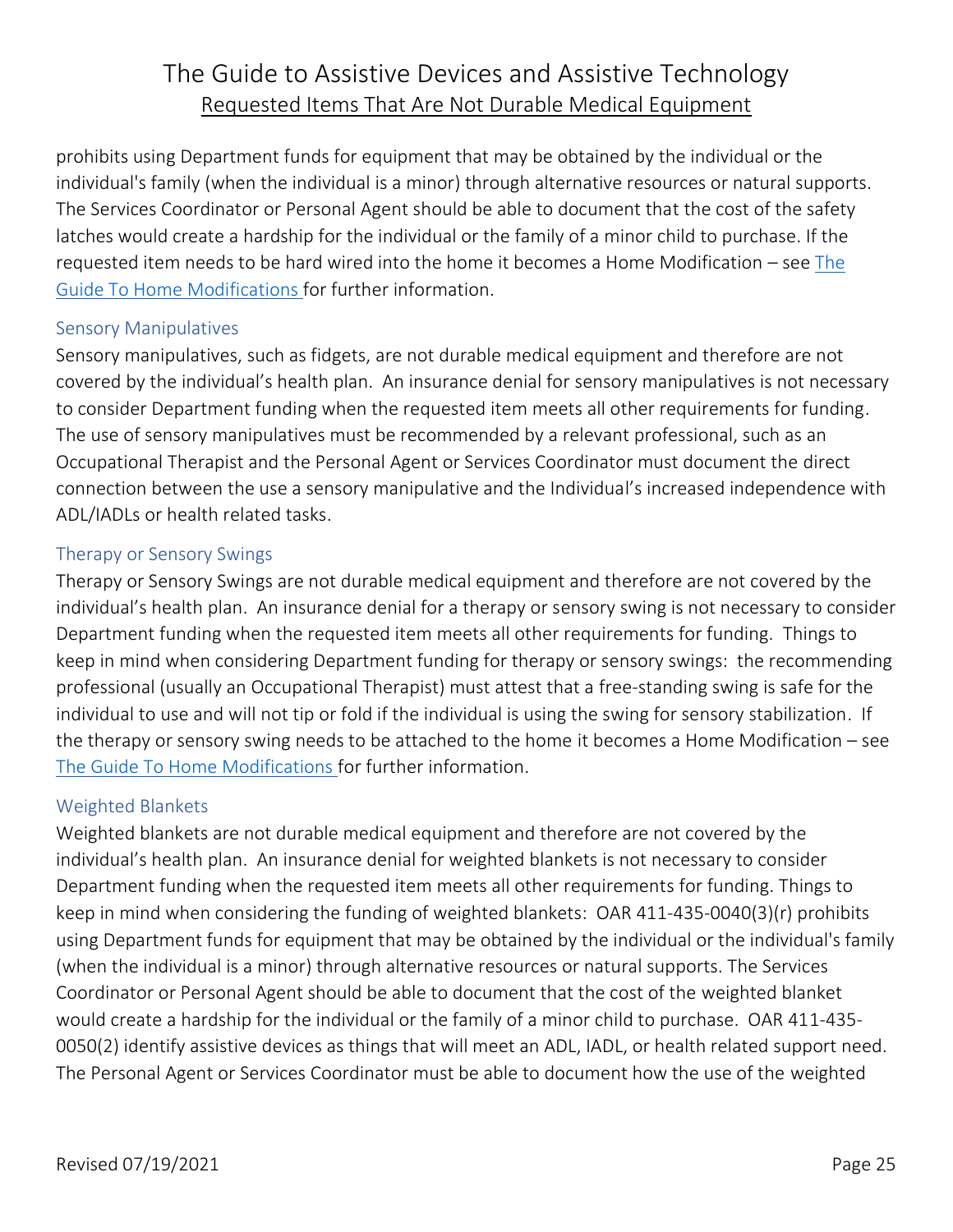blanket will reduce the need for human assistance or increase the independence of an individual with meeting an identified support need related to the completion of an ADL, IADL, or health-related task.

#### <span id="page-28-0"></span>Wipes

Personal hygiene wipes are not durable medical equipment and therefore are not covered by the individual's health plan. Purchase of personal hygiene wipes may only be in the amount needed to address the Individual's exceptional needs. An insurance denial for personal hygiene wipes is not necessary to consider Department funding when the requested item meets all other requirements for funding.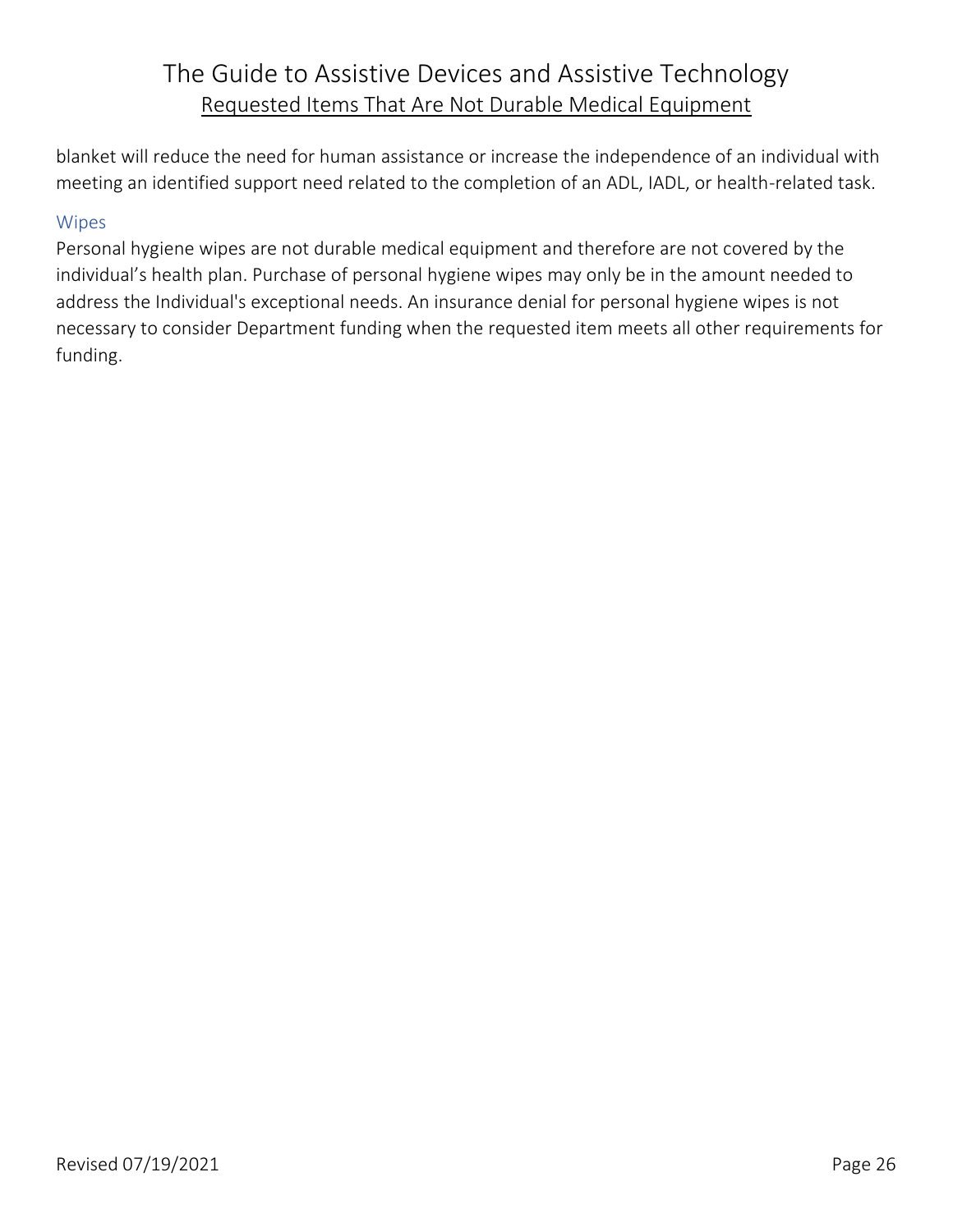### The Guide to Assistive Devices and Assistive Technology Fee For Service (FFS) / Open Card

### <span id="page-29-0"></span>Chapter 13 Fee For Service (FFS) / Open Card

When an individual has an "open card" or "fee for service", the relevant professional recommending the item must indicate that the requested item is not Durable Medical Equipment (DME) and a Benefits Inquiry form must be completed and returned to the Services Coordinator or Personal Agent. The Personal Agent or Services Coordinator must then submit the Benefits Inquiry form through a secure email to [ODDS-HSD.BenetifInquiry@state.or.us](mailto:ODDS-HSD.BenetifInquiry@state.or.us) email box. The Services Coordinator or Personal Agent will receive written notification identifying if the requested item is a covered item or if the item is not covered. This acknowledgement that the requested item is not covered is sufficient to submit with a request for exceptional ODDS funding. This acknowledgement must be kept in the individual's file.

The request and the subsequent response identifying if the requested item are for internal use only.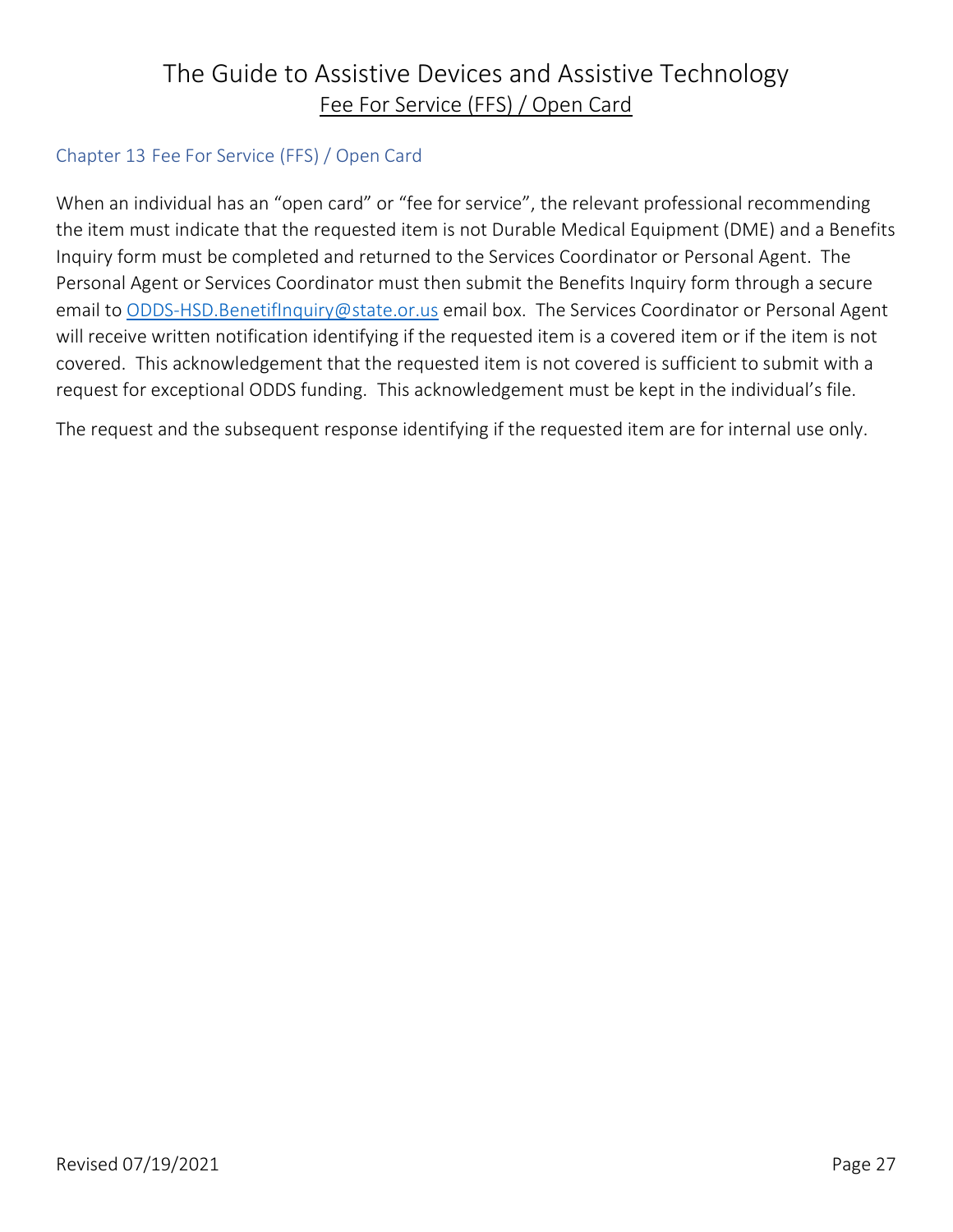# The Guide to Assistive Devices and Assistive Technology Plan of Care

#### <span id="page-30-0"></span>Chapter 14 Plan of Care

<span id="page-30-1"></span>

| <b>POC Name</b>          | POC Code                                                                                                                                                            |
|--------------------------|---------------------------------------------------------------------------------------------------------------------------------------------------------------------|
| Assistive Technology     | OR321 - AT Purchase - Hardware<br>OR322 - AT purchase - Software<br>OR323 - AT Installation<br>OR325 - AT Maintenance<br>OR528 - Personal Emergency Response System |
| <b>Assistive Devices</b> | OR380 - Specialized Medical equipment and<br>supplies (Kplan)<br>OR518 - Individual Directed Goods and Services<br>(CIIS Only)                                      |

All procedure codes noted above have a unit type in eXPRS as either "each" or "event", meaning the purchase.

Once the Services Coordinator or Personal Agent has identified and documented how the assistive technology or assistive device meet rule eligibility and criteria, the Plan Line and Service Prior Authorization for the assistive device or assistive technology must be entered into the individual's Plan of Care in eXPRS.

The SPA should be set up as "generic provider" and in the text field identify the specific vendor and item being purchased.

The date range of the Plan Line/SPA cannot exceed the Plan of Care date range.

CME users authorize the number of sum total purchases (events/each) for the expected, not to exceed, sum amount of that single purchase (or series of purchases, such as 1 purchase/month for monthly supplies, etc) in a Plan Line, and then in a Service Prior Authorization (SPA) using the "generic provider".

When purchased, the CME then submits the SD billing entry for the actual cost (not to exceed the authorized amount). The SD billing entry, once aggregated into a POC claim will be paid back to the CME as reimbursement. The CME then forwards the funds to the vendor the purchase was made from or keeps the funds as reimbursement for any funds they used for the purchase.

Please read the Expenditure Guidelines for details on each. https://www.oregon.gov/DHS/SENIORS-DISABILITIES/DD/PROVIDERS-PARTNERS/Documents/ODDS-Expenditure-Guidelines.pdf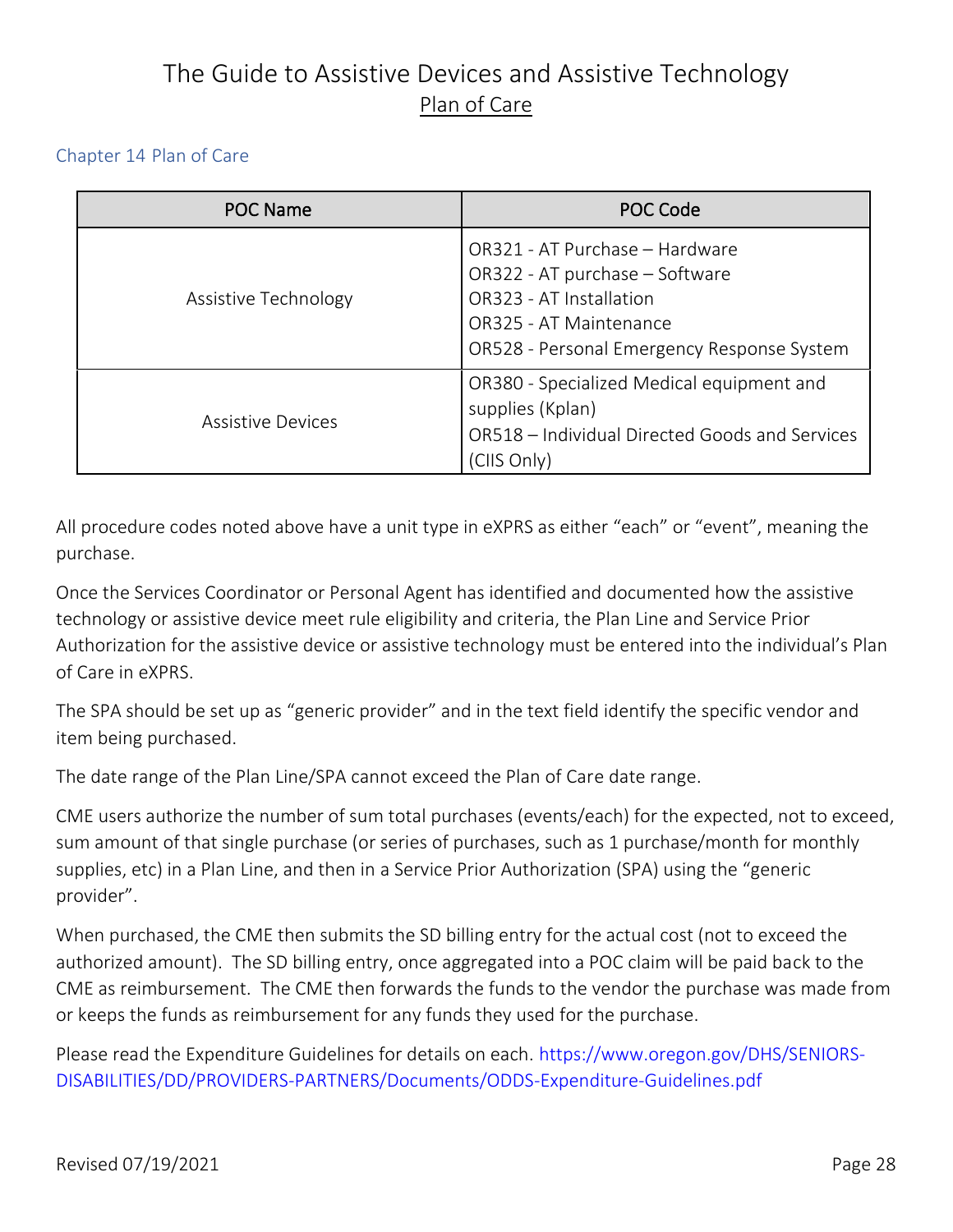# The Guide to Assistive Devices and Assistive Technology Plan of Care

If the cost of the assistive device or assistive technology exceeds that which is able to be locally approved, then a copy of the ODDS funding approval memo must be attached to the Plan of Care, if not already uploaded by ODDS. Instructions can be found here: <https://apps.dhs.state.or.us/exprsDocs/HowToAddPOCAttachments.pdf>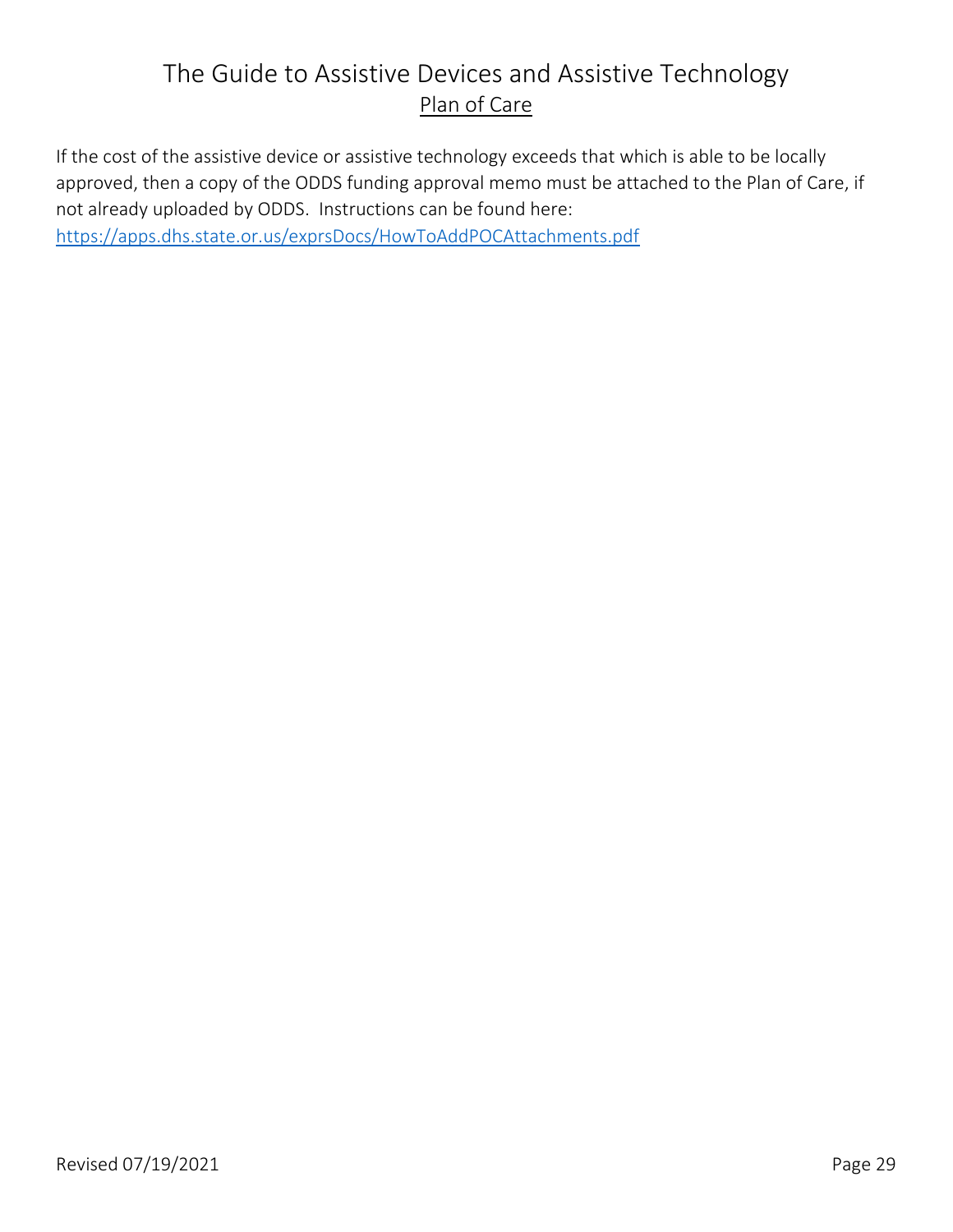### The Guide to Assistive Devices and Assistive Technology Augmentative Communication Devices

#### <span id="page-32-0"></span>Chapter 15 Augmentative Communication Devices

iPads are not covered by OHP. The reason iPads are not covered is because they are not considered by the FDA as a medical device and do not meet the definition of durable medical equipment (DME). Because they are not a medical device, they are not assigned a HCPCS billing code. Therefore, when a denial from a health insurance provider is received, the Services Coordinator or Personal Agent should check to make sure that the reason for the denial is not due to the lack of a HCPCS code. If this is the reason for the denial, the Services Coordinator or Personal Agent should work with a Speech and Language Pathologist to identify if the augmentative communication devices that have been designated as DME will meet the individual's communication needs.

The Tobii Dynavox SC tablets and Abletalk tablet have been designated as a medical device by the FDA and CMS has assigned HCPCS code E2510. These manufacturers have teamed up with Apple to develop these iOs-based speech generating devices for the sole purpose of meeting an individual's speech and augmentative communication needs. These particular products may be covered by OHP if the individual meets specific communication criteria in the rule because they are medical devices, intended to meet a medical need, and have been assigned a HCPCS code.

The Services Coordinator or Personal Agent should help the individual work with their Speech and Language Pathologist (SLP) to determine if either of these devices can meet the assessed need. If one of the aforementioned devices can meet the assessed communication need then the SLP will write the report and fill out the specifics on recommended equipment. The SLP will send a copy of the report to the client's Primary Care Provider who will submit to the vendor of the equipment, who then, work directly with the insurance provider.

If the durable medical equipment cannot meet the communication needs of the individual, then the SLP should document clearly and specifically identify and Department funding for the augmentative communication device may be considered.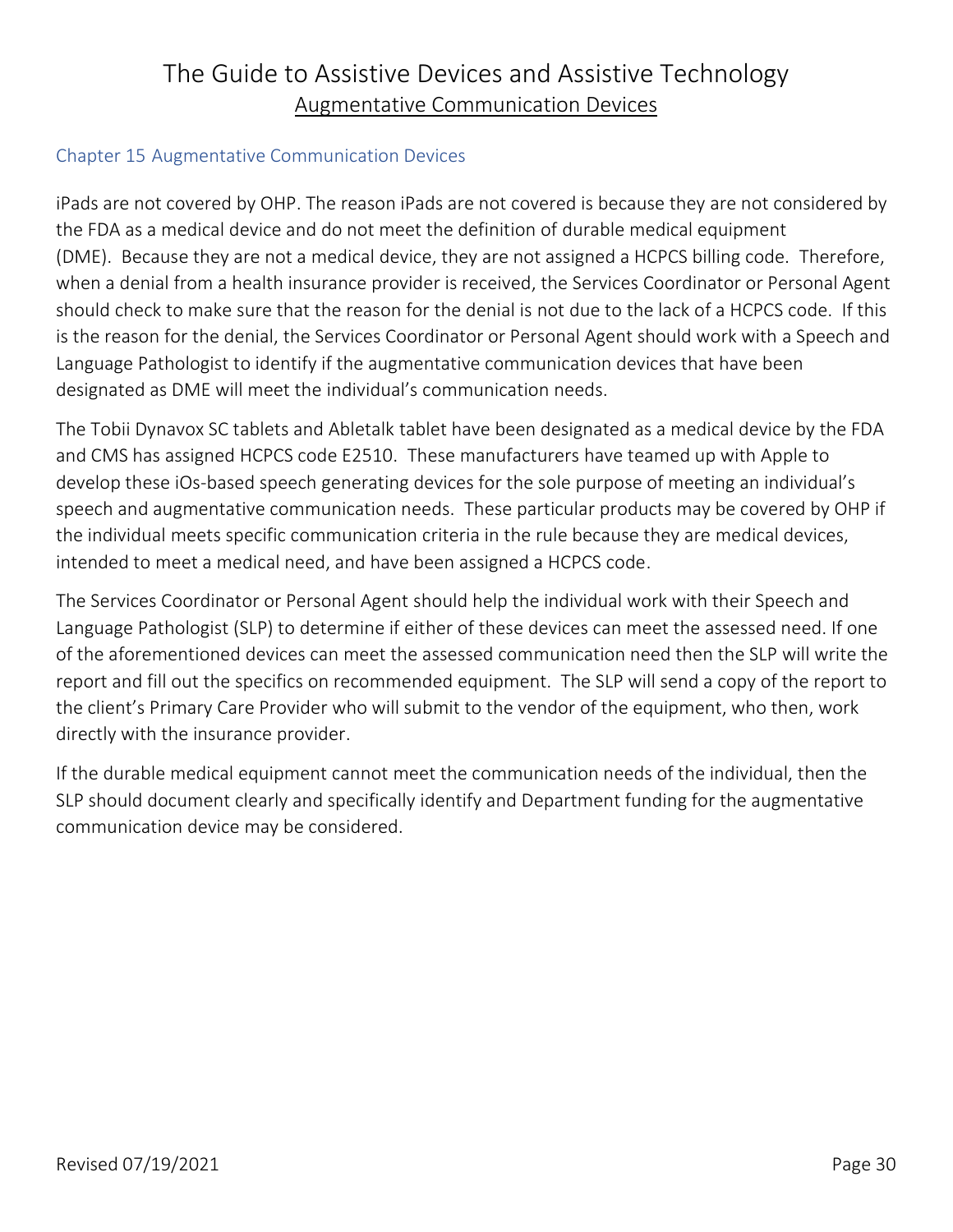## The Guide to Assistive Devices and Assistive Technology Subject Matter Expert

#### <span id="page-33-0"></span>Chapter 16 Subject Matter Expert

### SME for Assistive Devices & Assistive Technology

Name: Kirsten Collins

Email: [K](mailto:Kirsten.G.Collins@dhsoha.state.or.us)[irsten.G.Collins@dhsoha.state.or.us](mailto:Kirsten.G.Collins@dhsoha.state.or.us)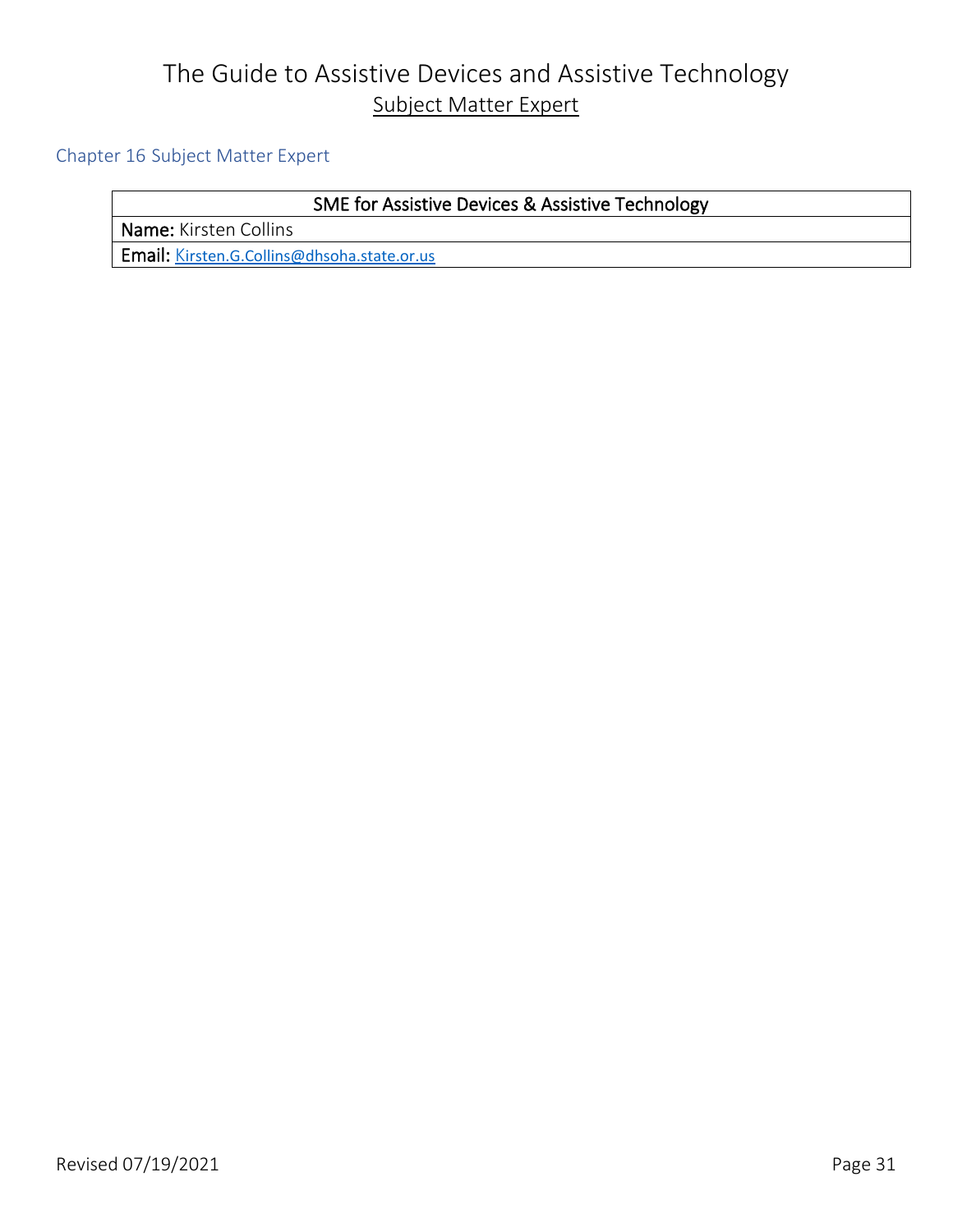#### <span id="page-34-0"></span>Appendix A: NOPA

Examples of when and how to issue a Notification of Planned Action (NOPA). Please also consult the worker guide for issuing a Notification of Planned Action.

- 1. If this is a child who is receiving family support:
	- Issue a NOPA citing OAR 411-435-0030(1)(h). "A child receiving direct assistance funds under family support as described in OAR 411-305-0120 is not eligible to receive ancillary services."
- 2. If the requested item is not needed to complete an ADL, IADL, health related task, or to communicate in the home and community:
	- Issue a NOPA citing:
		- OAR 411-435-0020(3). "Assistive Devices are devices, aids, controls, supplies, or appliances necessary to enable an individual to increase the ability of the individual to perform ADLs and IADLs or to communicate in the home and community."
		- OAR 411-435-0040(3)(k) "Department funds may not be used for services or supports that are not necessary."
- 3. If the requested item is not the most [cost-effective](#page-17-0) means of meeting the assessed need:
	- Issue a NOPA citing:
		- OAR 411-435-0040(3)(k) "Department funds may not be used for services or supports that are not necessary or cost-effective."
		- OAR 411-435-0050(2)(e) "Devices must be limited to the least costly option necessary to meet the assessed need of an individual."
- 4. If requested item will not the enable the individual to increase their ability to perform and ALD/IADL or communicate in the home and community:
	- Issue a NOPA citing:
		- OAR 411-435-0040(3)(m) "Department funds may not be used for services that do not meet the description of ancillary services as described these rules."
		- OAR 411-435-0020(3) "Assistive Devices" means the ancillary service that makes available devices, aids, controls, supplies, or appliances necessary to enable an individual to increase the ability of the individual to perform ADLs and IADLs or to communicate in the home and community. Assistive devices are available through the Community First Choice state plan.
- 5. If the requested item is, or should be, available through other avenues:
	- Issue a NOPA citing:
		- OAR 411-435-0040(3)(m) "Department funds may not be used for services, activities, materials, or equipment that may be obtained by the individual through other available means, such as private or public insurance, philanthropic organizations, or other governmental or public services."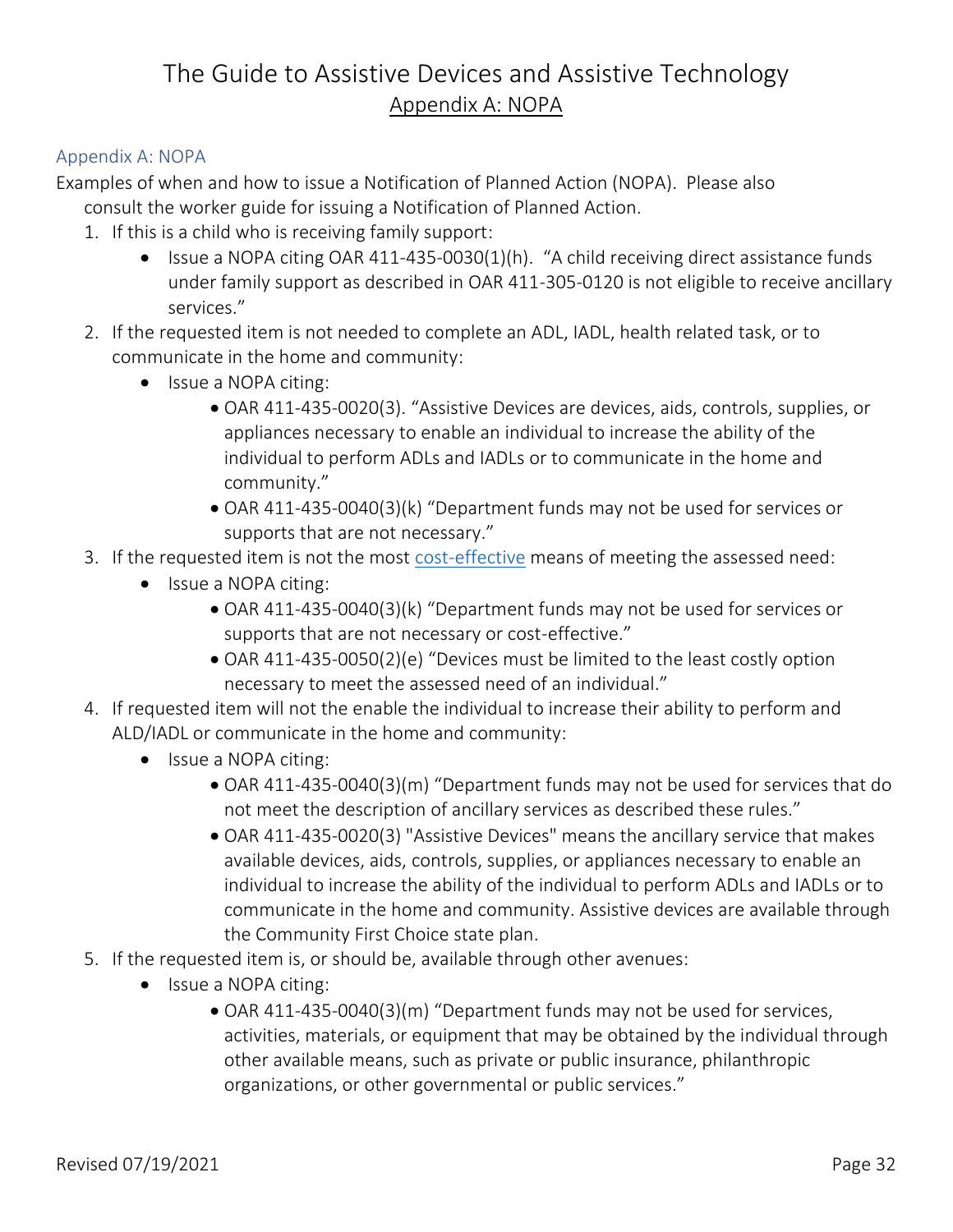- OAR 411-435-0040(r) "Department funds may not be used for services, activities, materials, or equipment that may be obtained by the individual or Individual's family through alternative resources or natural supports."
- OAR 411-435-0050(2)(g)(B) "Assistive devices exclude items intended to supplant similar items furnished under Medicaid Title XIX, private insurance, or alternative resources."
- 6. If the requested item will not address the need:
	- Issue a NOPA citing OAR 411-435-0050(2)(g)(A). "Assistive devices exclude items that do not address the underlying current need for the device."
- 7. If the requested item is not going to reduce the need for human assistance:
	- Issue a NOPA citing OAR 411-435-0050(2) "Assistive devices may be reasonably expected to reduce the need for human assistance or increase the independence of an individual with meeting an identified support need related to the completion of an ADL, IADL, or health-related task."'
- 8. If the requested item is not accepted by the relevant mainstream professional or academic community:
	- Issue a NOPA citing OAR 411-435-0040(3)(o) "Department funds may not be used to purchase anything that is not generally accepted by the relevant mainstream professional or academic community as an effective means to address an identified support need."
	- OAR 411-435-0040(3)(p) Department funds may not be used for services, supplies, or supports that are experimental."
- 9. If the requested item is not needed primarily as a result of the individual's intellectual or developmental disability:
	- Issue a NOPA citing OAR 411-435-0050(2)(b) "Assistive devices may be purchased with Department funds when the intellectual or developmental disability of an individual otherwise prevents or limits the independence of the individual in areas identified in a functional needs assessment."
- 10. If the request is for health and medical costs:
	- Issue a NOPA citing OAR 411-435-0040(3)(g)(A-G) "Department funds may not be used for health and medical costs that the general public normally must pay, including medications, health insurance co-payments, mental health evaluation and treatment, dental treatments and appliances, medical treatments, dietary supplements, or treatment supplies not related to nutrition, incontinence, or infection control."
- 11. If the request includes reimbursement to someone for a previously purchased item:
	- Issue a NOPA citing OAR 411-435-0040(3)(a) "Department funds may not be used for a reimbursement to an individual, or the legal or designated representative or family of the individual, for expenses related to ancillary services."
- 12. If the requested item is illegal or intended to be used to something illegal: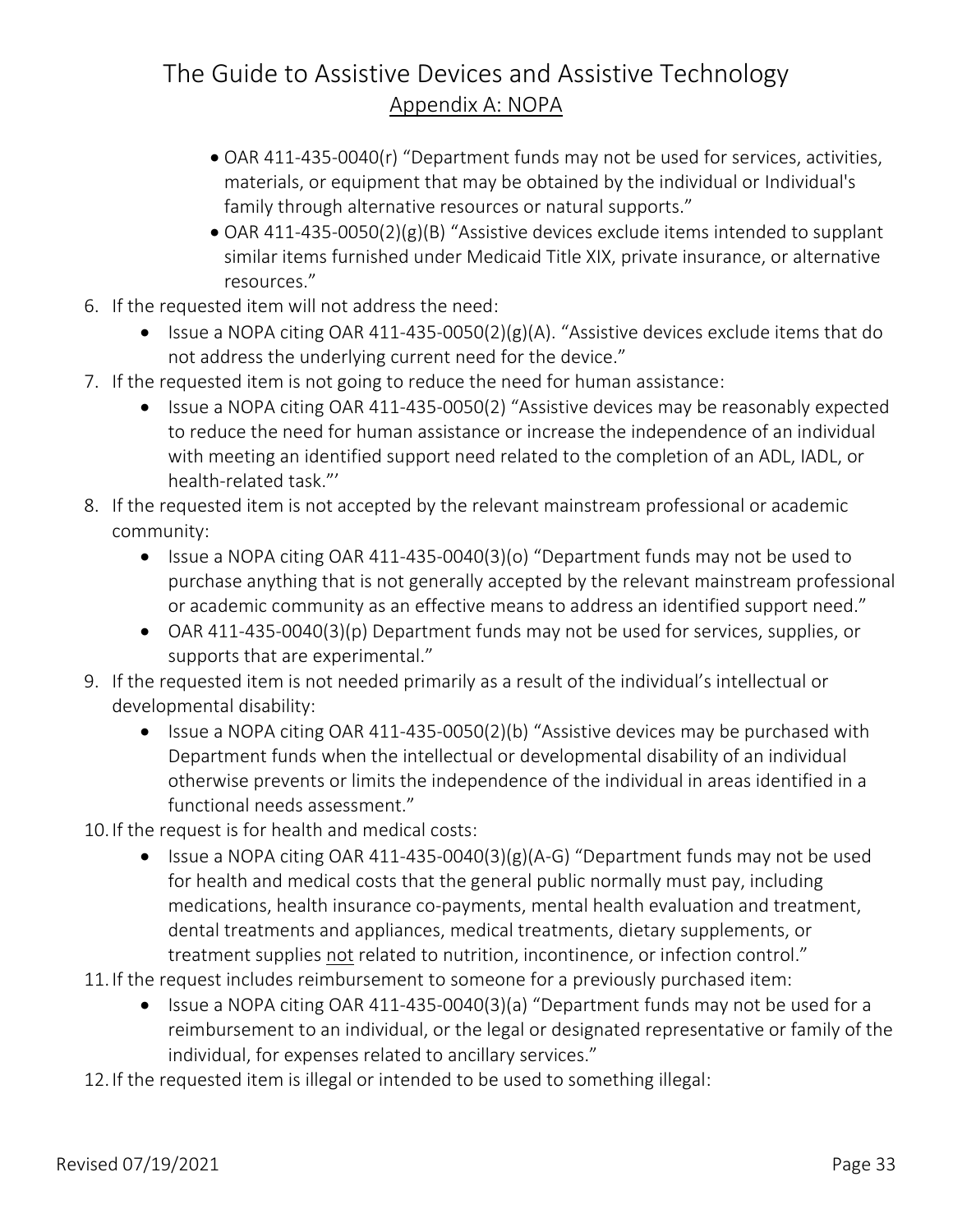- Issue a NOPA citing OAR 411-435-0040(3)(c) "Department funds may not be used for services, materials, or activities that are illegal."
- OAR 411-435-0040(3)(n) "Department funds may not be used for services or activities for which the legislative or executive branch of Oregon government has prohibited use of public funds."
- OAR 411-435-0040(3)(p) Department funds may not be used for services, supplies, or supports that are illegal, experimental, or determined unsafe for the general public by recognized child or consumer safety agencies."
- 13. If the requested item is potentially abusive:
	- Issue a NOPA citing OAR 411-435-0040(3)(d) "Department funds may not be used for services or activities that are carried out in a manner that constitutes abuse as defined in OAR 407-045-0260."
- 14. If the requested item is potentially unsafe:
	- Issue a NOPA citing OAR 411-435-0040(3)(e) "Department funds may not be used for materials or equipment that has been determined unsafe for the general public by recognized consumer safety agencies."
- 15. If the requested item is intended to be used in a nursing facility, correctional institution, or hospital:
	- Issue a NOPA citing OAR 411-435-0040(3)(q) "Department funds may not be used services provided in a nursing facility, correctional, institution, or hospital."
- 16. If there is sufficient evidence to indicate fraud or misuse of the requested item:
	- Issue a NOPA citing OAR 411-435-0040(3)(s) "Department funds may not be used to for services when there is sufficient evidence to believe that an individual or legal representative, or a provider chosen by an individual, has engaged in fraud or misrepresentation, failed to use resources as agreed upon in an ISP, refused to accept or delegate record keeping required to document use of Department funds."
- 17. If the requested item is not customarily used to meet the identified ADL, IADL, health related [task](#page-5-1) or to communicate in the home and community:
	- Issue a NOPA citing OAR 411-435-0050(2) "Assistive devices are primarily and customarily used to meet an ADL, IADL, or health-related support need. An individual may access this service when the assistive device may be reasonably expected meet an identified support need related to the completion of an ADL, IADL, or health-related task."
- 18. If the requested item is intended for the convenience of the caregiver or to meet the needs of a caregiver:
	- Issue a NOPA citing OAR 411-435-0050(2)(b) "Assistive devices that may be purchased with Department funds when the intellectual or developmental disability of an individual otherwise prevents or limits the independence of the individual in areas identified in a functional needs assessment and must be of direct benefit to the individual."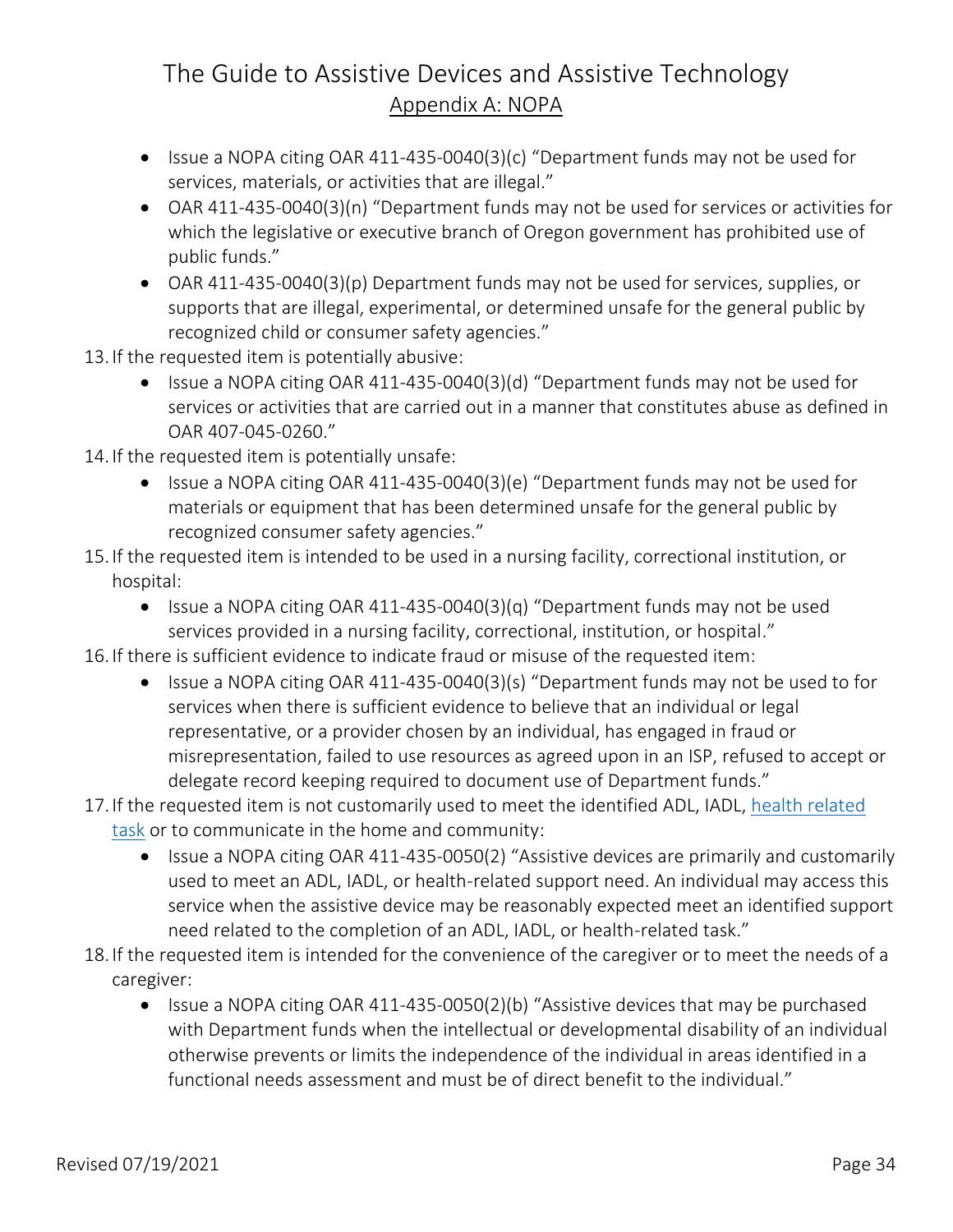- 19. If the requested item is a toy, play equipment, or a device intended to be used for recreation such as a special mobility device to access the beach or trails:
	- Issue a NOPA citing:
		- OAR 411-435-0050(2)(g)(D). "Assistive Devices exclude toys of outdoor play equipment."
		- OAR 411-435-0040(3)(k) "Services or supports that are not necessary or costeffective."
- 20. If the requested item is an appliance, furniture, or other general household equipment:
	- Issue a NOPA citing:
		- OAR 411-435-0050(2)(g)(E). "Assistive devices exclude equipment and furnishings of general household use.
		- OAR 411-435-0040(3)(k) "Services or supports that are not necessary or costeffective."
- 21. If the requested item is not in accordance with the expenditure guidelines:
	- Issue a NOPA citing OAR 411-435-0040(2) "All ancillary services purchased must be in accordance with the Expenditure Guidelines."
- 22. If the requested item is intended to restrain an individual or will result in the restraint of an individual:
	- Issue a NOPA citing OAR 411-004-0020(1) "All home and community-based settings must ensure individual rights to freedom from coercion and restraint."
- <span id="page-37-0"></span>23. If the identified, assessed need is not included in the Individual's Support Plan (ISP) then the Personal Agent or Services Coordinator should work with the Individual to complete a change form and update the ISP.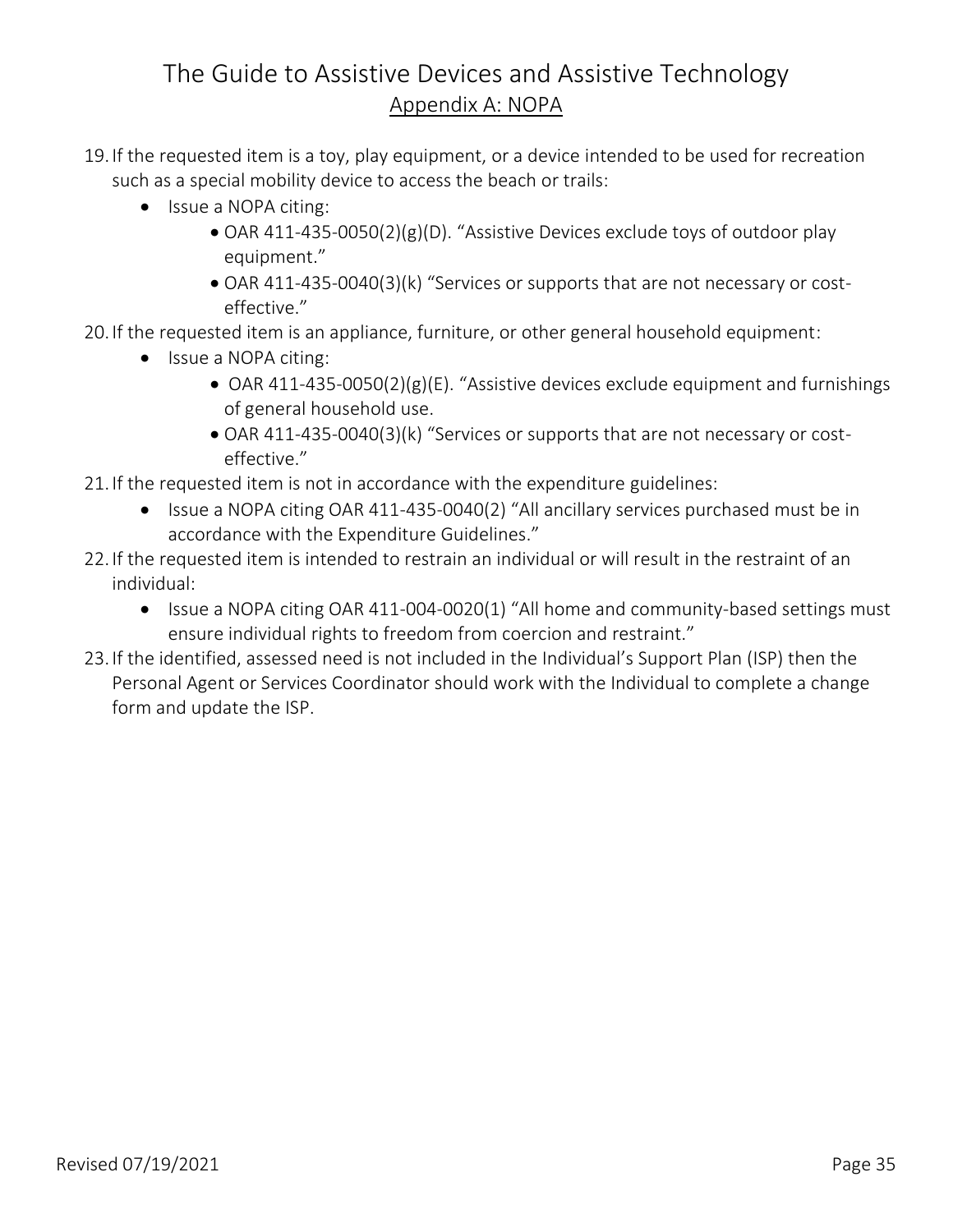### <span id="page-38-0"></span>Appendix B: Examples of Assessed ADLs, IADLs, Behavior and Medical Supports

#### ADLs

Dressing

Transferring and Positioning Mobility Eating and Tube Feeding Elimination Showering and Bathing Oral Hygiene General Hygiene ADL Equipment

#### IADLs

Housework Meal Preparation Laundry Transportation Money Management Light Shopping

#### BEHAVIOR SUPPORTS

Injurious to Self

Aggressive or Combative Injurious to Animals Aggressive Towards Others, Verbal Socially Unacceptable Behavior Sexual Aggression/Assault Property Destruction: Major Property Destruction: Minor Leaving Supervised Area Pica/Non-edible Objects in Mouth Difficulties Regulating Emotions Refusing ADL/IADL/Medical Care Rapid Ingestion of Food or Liquids Withdrawal Intrusiveness

<span id="page-38-1"></span>Susceptibility to Victimization Legal Involvement Other Behavior Issues Intervention frequency

#### TREATMENTS / THERAPIES FOR MEDICAL SUPPORTS

Alzheimer's Disease or Other Dementia Arthritis or Rheumatoid Arthritis Asthma Cancer or Malignant Neoplasm of Any Kind Cerebral Palsy Chronic Bronchitis Chronic Chest Congestion Chronic Obstructive Pulmonary Disease (COPD) Coronary Heart Disease Congestive Heart Failure Dysphagia Emphysema Gastroesophageal Reflux Disorder (GERD) Glaucoma Gout, Lupus, or Fibromyalgia Heart Attack (Myocardial Infarction) High Blood Pressure or Hypertension Hydrocephalus Intellectual or Developmental Disabilities Fetal Alcohol/drug affected Syndrome (FAS) Serious Mental health diagnosis Kidney Disease Macular Degeneration Multiple Sclerosis, Parkinson 's, Epilepsy **Osteoporosis** Muscular Dystrophy Other Heart Condition or Heart Disease Traumatic Brain Injury (TBI) Partial or Total Paralysis Persistent cough Pneumonia (in last year) Rattling when breathing Spasticity Spinal Cord Injury Stroke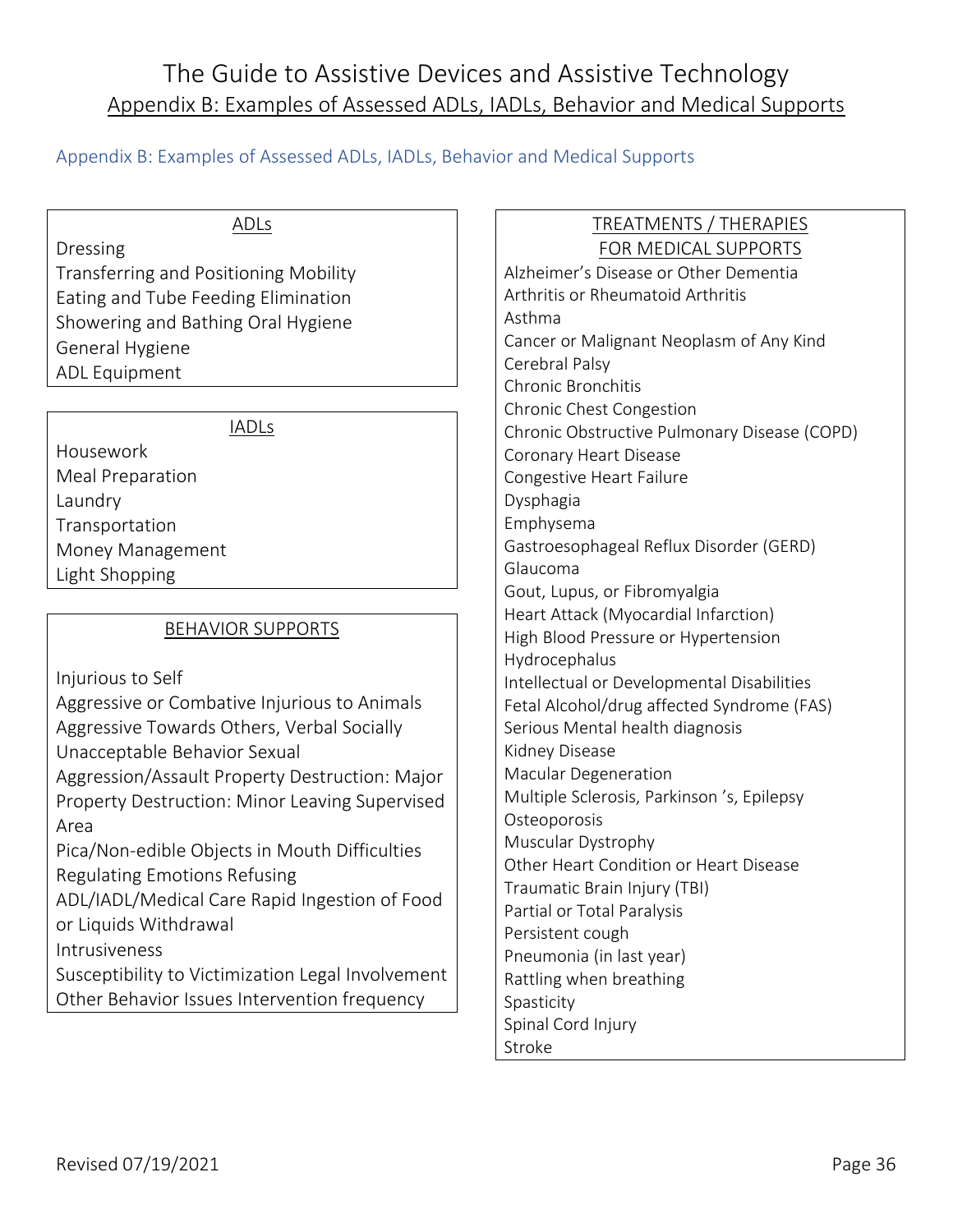#### <span id="page-39-0"></span>Appendix C: Assistive Devices and Assistive Technology Flow Chart

Revised  $02/04/21$  Page  $37$